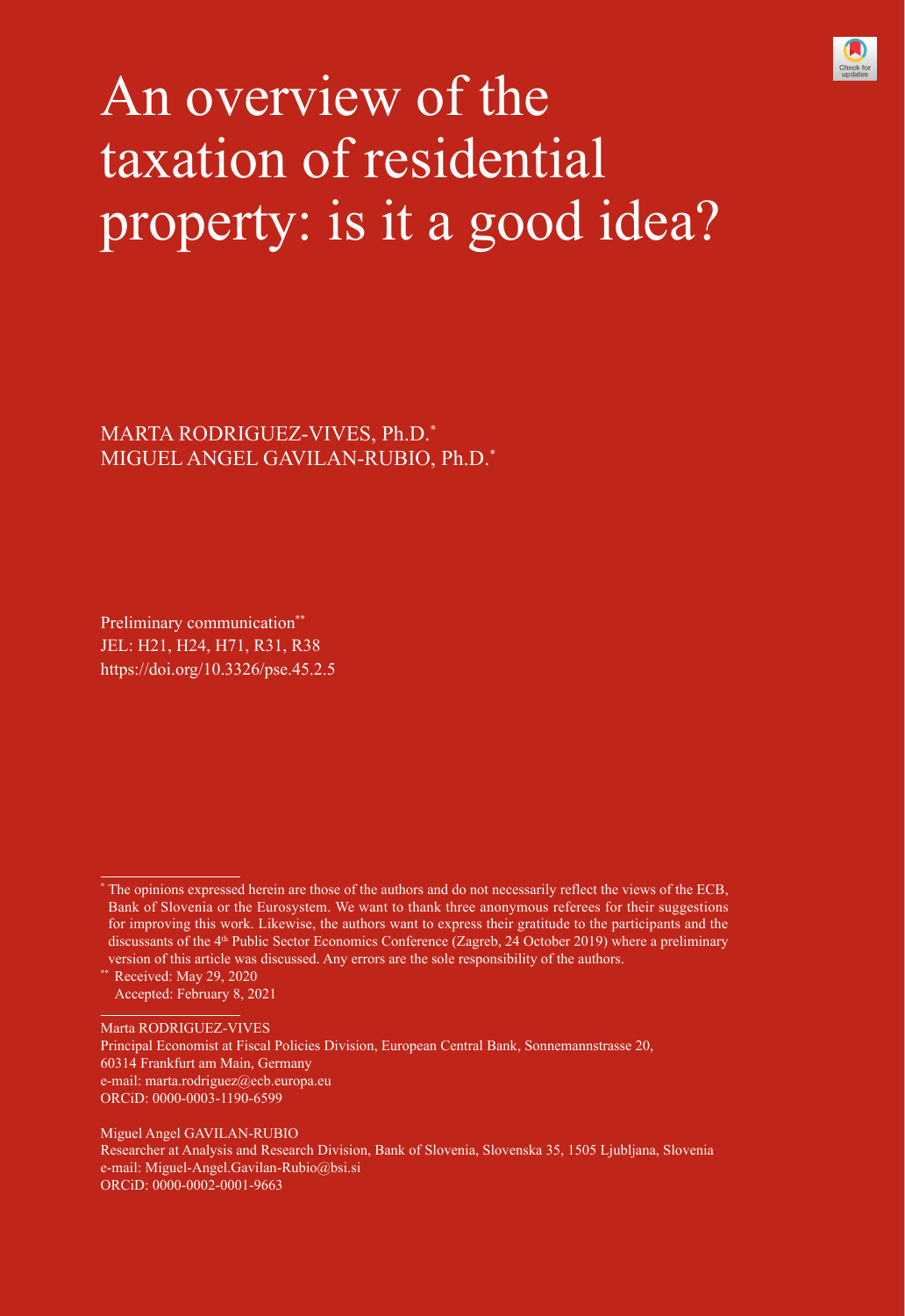## 284 **Abstract**

*This article examines the taxation of property in the residential market as a potential revenue-raising tool in public finance. Economists generally consider taxing property to be less distortionary than taxing other tax bases. It ranks well in terms of trade-offs across long-term growth and inequality considerations. Although countries have different societal preferences, recourse to property taxation is not generally widespread. Using panel data methods and stochastic frontier analysis, we provide evidence that government revenue from property taxation is relatively inelastic to house price and quantity developments, and that countries with a higher implicit tax rate tend to be more efficient at collecting the revenue. Despite the increase of prices since 2014, low revenues can be the result of low effective tax rates and outdated house valuation systems.*

*Keywords: property tax, households, housing policies, housing prices, wealth inequality*

#### **1 INTRODUCTION**

Developments in housing markets impact economic growth, wealth inequality (affecting household investment decisions and indebtedness) and financial stability (a house can be a collateral asset for banking lenders).

The government sector plays a relevant role in the dynamics of real estate markets. First, governments pursue housing policy objectives aimed at the provision of adequate and affordable housing.<sup>1</sup> There are several tools at the disposal of governments, such as taxation, social housing and regulations. Fiscal policies can also impact household indebtedness through the tax incentives it creates for holding property or contracting mortgages. In particular, several countries provide tax reliefs (either deductions or tax credits, which are typically capped) for mortgage principal repayments and/or for interest payments.

Second, property taxation is also a valuable tool used by governments to generate income, which is the focus of this article. It is not straightforward to find the best combination of revenue raising fiscal instruments to finance public spending in a budget (Rodríguez-Vives, 2019). Taxes are generally not desirable as they distort markets, but property taxation is seen as a potential revenue-raising tool in a relatively growth- and equity-friendly manner. This particularly holds true in a case in which there is a need for consolidation in order to keep public finances sustainable. Property taxation appears to be relatively growth-friendly as it mainly taxes immovable bases.<sup>2</sup> Property taxes also have special features compared to others, such as their visibility and relatively inelasticity (i.e. recurrent property taxes).

45(2) 283-303 (2021) economics

<sup>1</sup> For more details, OECD (2019a) and its "Public policies towards affordable housing" section.

<sup>2</sup> See Acosta-Ormaechea and Yoo (2012). According to Roeger and Veld (2010), property taxes are considered the most growth-friendly type of tax. The authors set a model with a tax on housing property, in which increments in this tax negatively affect housing investment. However, it does not directly distort the provision of the inputs to production and household consumption decisions. Moreover, by making investments in productive capital relatively more attractive than investment in housing, it leads to a higher stock of productive capital and more production.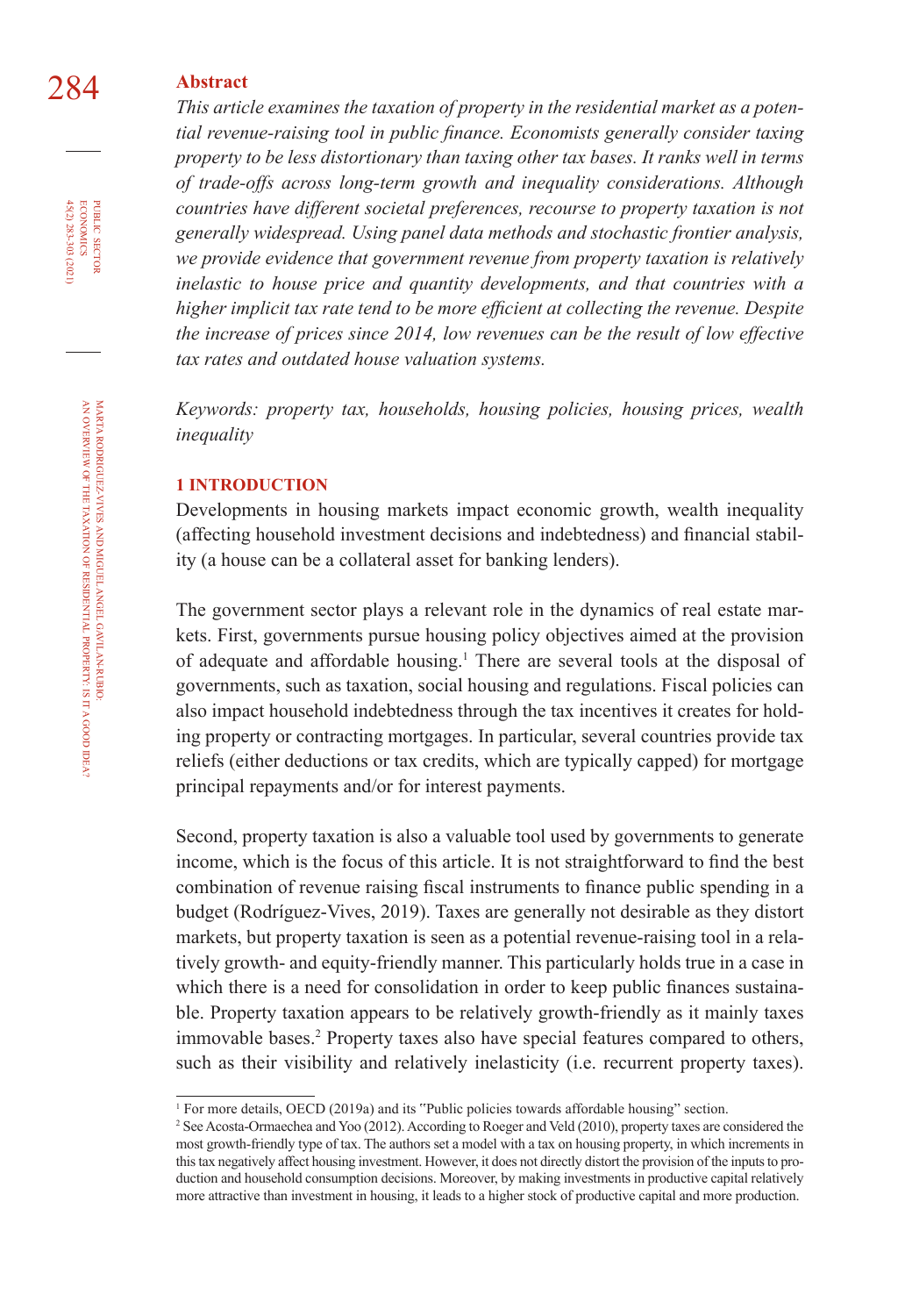Moreover, property taxation is currently attracting more attention from policy- $285$ makers as its yields are still relatively low compared to the taxation of other goods. For instance, Norregaard (2013) concludes that taxing immovable property has a potential for revenue growth of around 2% of GDP in developed countries. Country recommendations by international institutions (e.g., the European Commission, OECD) generally include shifting taxes from (lower wage) labour to taxes less detrimental for long-term growth, such as property taxes (ECB, 2017). Hence, increasing the recourse to property taxation could provide a potential source for government revenue by broadening tax bases, tax rates and/or abolishing tax exemptions. However, a greater recourse to housing taxation may have some undesirable outcomes as well, such as dampening housing investment cycles (Cavalleri, Cournède and Ziemann, 2019).

This article approaches the policy question of taxing property from different angles.<sup>3</sup> Section 2 discusses the advantages and disadvantages of taxing property. Section 3 presents some stylized facts on property tax revenues across developed countries. Section 4 proposes an econometric model analysing the revenue potential of taxing property. Section 5 outlines a set of conclusions.

### **2 TAXING PROPERTY**

In the OECD taxonomy, property taxes are divided into two broad groups: recurrent taxes and other taxes (non-recurrent property taxes). Recurrent taxes on the property are typically paid annually, at sub-national level and linked to some measure of the value of the property. However, other taxes, such as taxes on financial and capital transactions, are paid when the ownership of the property changes hands. Table A1 in the appendix shows the different taxes applicable in the life cycle of the housing market and the economic rationale behind them. Section 3 shows substantial heterogeneity on how countries levy recurrent and other property taxes.4

Following the economic rationale, property taxation ranks high in terms of growth and equity effects in relation to other fiscal instruments. In particular, other property taxes are one of the best possible choices if there are needs for consolidation, after subsidies and pensions, according to the generic hierarchy of consolidation instruments (OECD, 2013a; Cournède, Goujard and Pina, 2013). Recurrent property taxes rank in the middle of tax instruments, after income taxation and environmental taxes. Arnold (2008) finds that recurrent property taxes appear to be the most growth-friendly, followed by consumption and personal income taxes. Corporate income taxes appear to have the most negative effect on GDP per capita. Grdinić et al. (2017) find in a panel of 20 countries that personal income taxes have the highest negative impact on economic growth, while property taxes

<sup>&</sup>lt;sup>3</sup> Although taxing property refers to both residential and commercial property, this article focuses on residential property and the household sector.

<sup>4</sup> The taxpayers can be households, individuals, or corporations. Also, the property can either refer to residential or commercial real estate. Although a more granular assessment is warranted, this is outside the scope of this paper. Instead, we refer to taxing property in a generic way, focusing on the household sector and residential real estate by default.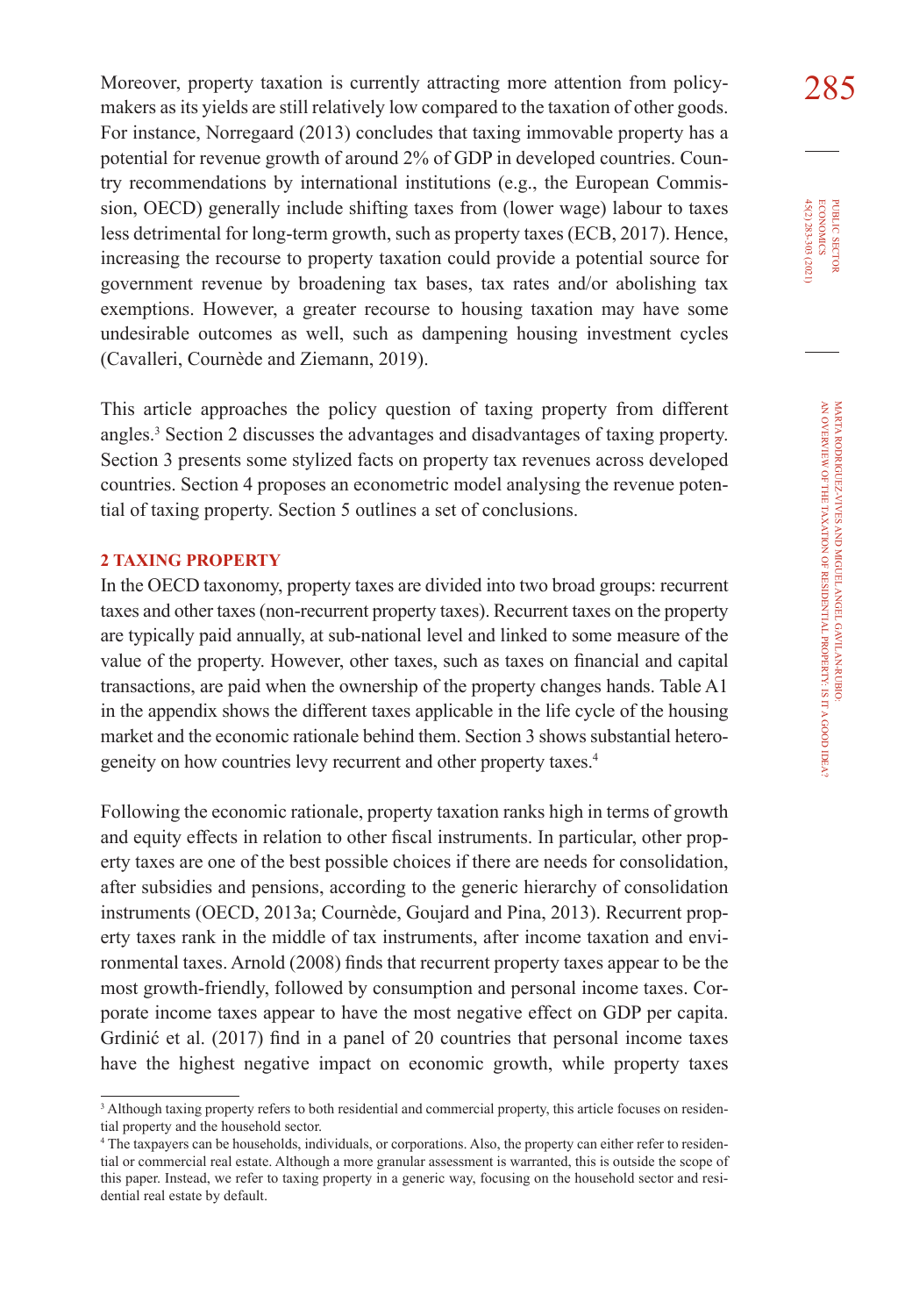286 showed the least negative impact. The authors find that a revenue-neutral growthoriented tax reform would shift part of the revenue base from income taxes (especially corporate taxes) to *recurrent taxes*. In terms of equity friendliness, rises in *other taxes*, such as on net wealth or inheritances and gifts, are typically seen as improving the progressivity and fairness of the tax system (IMF, 2018; Bahl and Martínez-Vasquez, 2008).

> From the lifecycle of a property, there are different taxing options depending on the economic transaction involved: buying, holding, renting, selling or bequeathing (table A1 in the appendix).

> Taxing property also raises complex distributional questions. On the one hand, analysing the income inequality levels in the society (e.g. Gini coefficient) is an important indicator of the effectiveness of the government action in the economy. More progressive tax systems make the post-tax income distribution more equal (e.g. Förster, Llena-Nozal and Nafilyan, 2014). On the other hand, household (net) wealth, which is composed of real and financial assets, is also a crucial topic. In the euro area, around 65% of households have accumulated real estate wealth.<sup>5</sup> Household main residence (HMR) is the most significant component of real assets in the euro area (60.3% in 2017), followed by other estate real assets (24.1% in 2017). The conditional median for HMR rose by 2.7% to  $\epsilon$ 165,700 in 2017 from 2014, albeit there was strong heterogeneity across countries and income distributions. A significant influence on real estate wealth accumulation is related to the changes in the value of the underlying asset (e.g. capital gains on real estate holdings). Moreover, housing is considered one of the key dimensions for measuring well-being (OECD, 2013b).

> An alternative way for policymakers to look at whether real estate is undertaxed is to compare how property is taxed relative to other investment or consumption goods. This fact makes the taxation of owner-occupied properties a concept that is relative to other assets. Figure 1 illustrates the dichotomy of a dwelling purchase. Housing is more than an investment good as it provides a habitat to households, so owner-occupied or holiday homes can also be seen as a (durable) consumption good. Hence, several policy objectives that may justify housing being undertaxed, such as addressing market failures in low homeownership ratios and increasing social cohesion. However, second homes providing rental income can, on the other hand, be seen as only investment goods. In national accounts, household purchases of dwellings are accounted for as investment (gross fixed capital formation) and not as consumption expenditure. Moreover, the owners of dwellings are regarded as producing housing services either for themselves or for tenants. 6

45(2) 283-303 (2021) economics

<sup>5</sup> According to the third wave of the ECB's Household Finance and Consumption Survey (HFCS), which refers to 2017 data – for more details see Household Finance and Consumption Network (2020).

<sup>6</sup> Housing services provided by homeowner-occupiers are imputed as being equal to the rents they would have paid for comparable housing. It implies that the production of services (rental or imputed) from owner-occupied (imputed) and tenant-occupied dwellings (rental) are part of GDP. The arbitrariness lies in the imputation method. According to Lequiller and Blades (2014), a long-term upward trend in homeownership would automatically produce a downward trend in the total value of actual rents (and thus in GDP, all things being equal) and make it difficult to compare the output of different countries because homeownership rates vary across countries.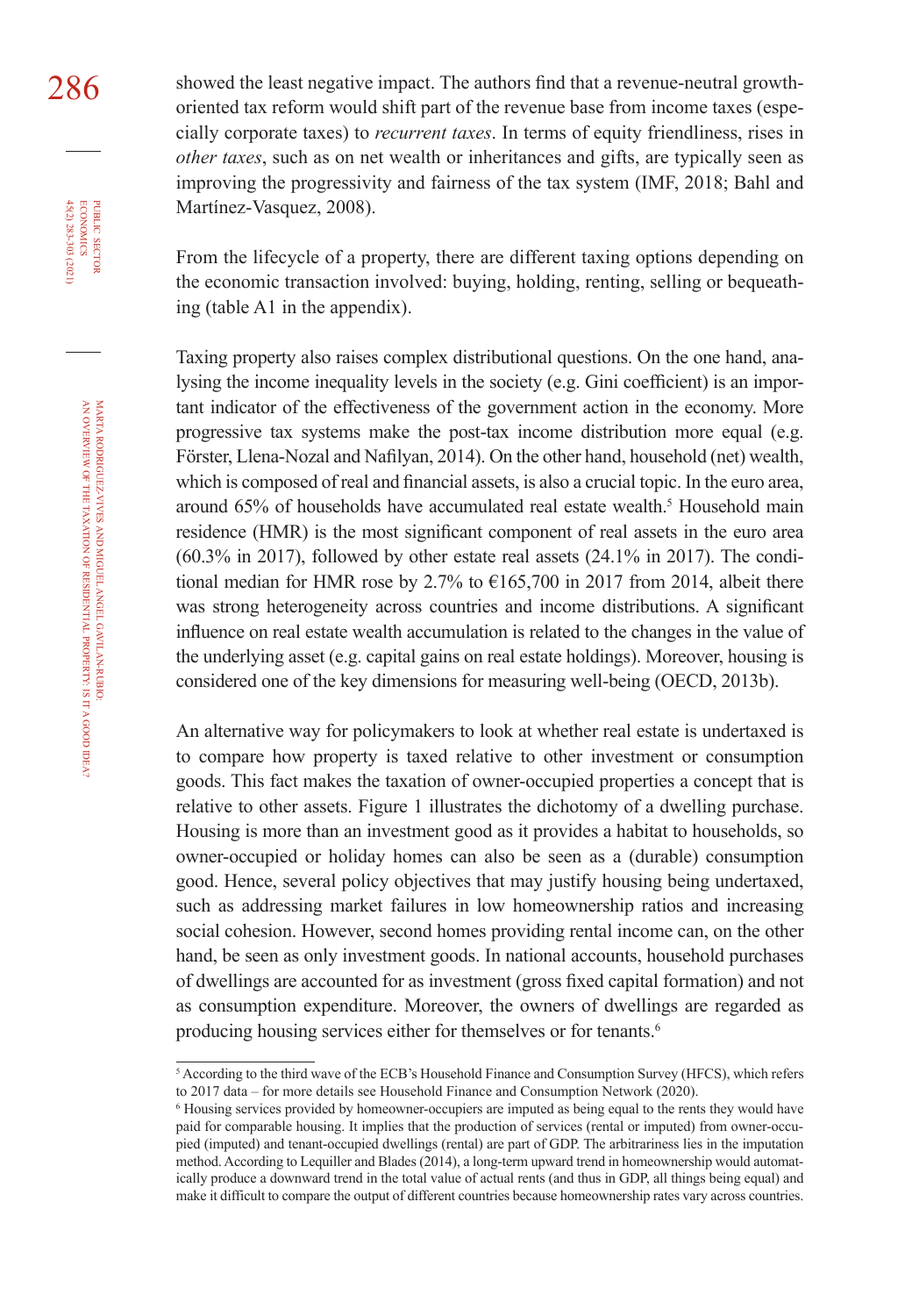# 287 **Figure 1**  *Housing dichotomy and the use of dwellings after purchase*



*Source: Own representation.*

As an investment, real estate competes with alternative investments in terms of returns, i.e. pension funds, financial assets, or opening a business. In theory, tax systems should provide a level playing field for asset portfolio choices, tax neutrality, as it is called, to foster the efficiency and fairness of the system. However, the OECD (2018) remarks on the lack of neutrality in the 40 countries where the marginal effective tax rates (METRs) on different assets were calculated. Their results show that the most tax-favoured assets are pension funds, owner-occupied residential property, and savings accounts. However, rental property is often subject to relatively high METRs due to the application of progressive marginal personal income tax (PIT) rates, capital gains taxes and significant property taxes.

## **3 PROPERTY TAXATION: STYLIZED FACTS IN ADVANCED COUNTRIES**

This section presents the recent stylized facts regarding property taxation. There are several peer comparisons of property tax revenues (e.g. IMF, OECD, European Commission/Eurostat, international consulting and tax companies). Overall, few countries have significantly increased property tax collection in the last decade, although many developed countries have improved their structure or yields in their reform efforts to increase their revenues (e.g. Greece).

Revenue from taxing property amounts to almost 2% of GDP on average, which represents a small contribution to total revenue, of almost 6%. Figure 2 shows that the contribution of property taxation to total revenues is generally more substantial in countries with higher property tax rates (e.g. the UK, the US, Canada, Greece, France). At the other extreme, there are countries where the contribution of property tax to total government revenue is proportionally and significantly lower than that of their peers (e.g. Croatia, Austria, Estonia, Slovenia).

Albeit there is country heterogeneity in the composition of property taxation, recurrent taxes are far the most extensively used category of property taxation across countries. Capital taxes related to the possession and transfer of immovable 45(2) 283-303 (2021) economics

45(2) 283-303 (2021) **ECONOMICS** PUBLIC SECTOR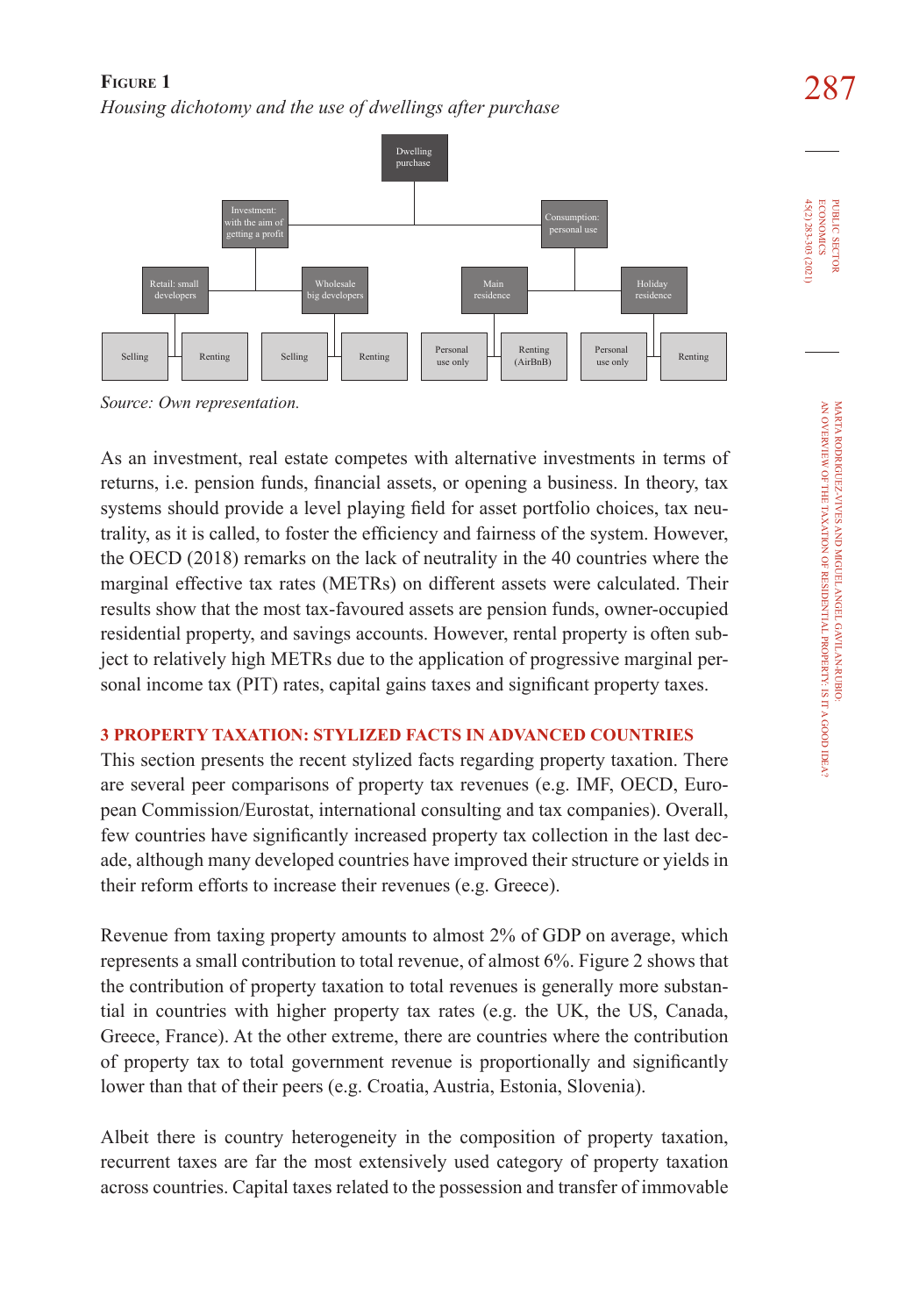288 property are also relevant. Although a majority of countries apply inheritance and gift taxes, the amount collected is minimal (below 0.5% of GDP) with some exceptions (e.g. France, Belgium, Japan and the UK). Only a minority of countries tax net wealth or the possession of specific assets.



*Components of property tax, percentage of GDP (2018, in %)*



Recurrent taxes on immovable property Recurrent taxes on net wealth Recurrent taxes inheritance and gift taxes ■ Taxes on financial and capital transactions ■ Other taxes ◆ Percentage of total revenues (right axis)

*Note: For Greece, Japan and the OECD average the data refer to 2017. Recurrent taxes on net wealth include current taxes on capital; capital transactions include taxes on stamp duties; and "other taxes" include other non-recurrent taxes on property (capital levies) and other recurrent taxes on property (current taxes on capital). Own representation.*

*Source: Authors based on OECD Revenue Statistics database and Eurostat.*

Figure 3 illustrates that *recurrent taxes* have substantially increased compared to the pre-crisis levels, with a few notable exceptions (e.g. Croatia, Austria, Estonia, Germany, Luxembourg, Lithuania, Slovakia, Sweden and Japan). By contrast, *other taxes* remain at a level similar to that of before the crisis for most countries. Several countries have experienced an increase in the percentage of other property taxation, which is particularly substantial and recent in the case of the US. This category is becoming, however, less relevant for a group of countries with a high share of homeownership (e.g. Ireland, the Netherlands, Portugal, Spain and the UK).

Looking ahead, taxing residential property still seems to be a particularly dynamic source for growth for public revenue collection. Real housing prices have increased in the majority of advanced countries as have the purchases made by households in recent years. Household investment rate in the OECD averaged 6.6% of the gross disposable income of households in 2018 (only 2.2 percentage points below its peak value in 2007). According to figure 4a, we can observe that in some countries, such as in Spain and Greece, the investment rate has not reached 2007 levels yet. Regarding the evolution of house prices, the latest release of

45(2) 283-303 (2021) economics

**ECONOMICS** 45(2) 283-303 (2021) PUBLIC SECTOR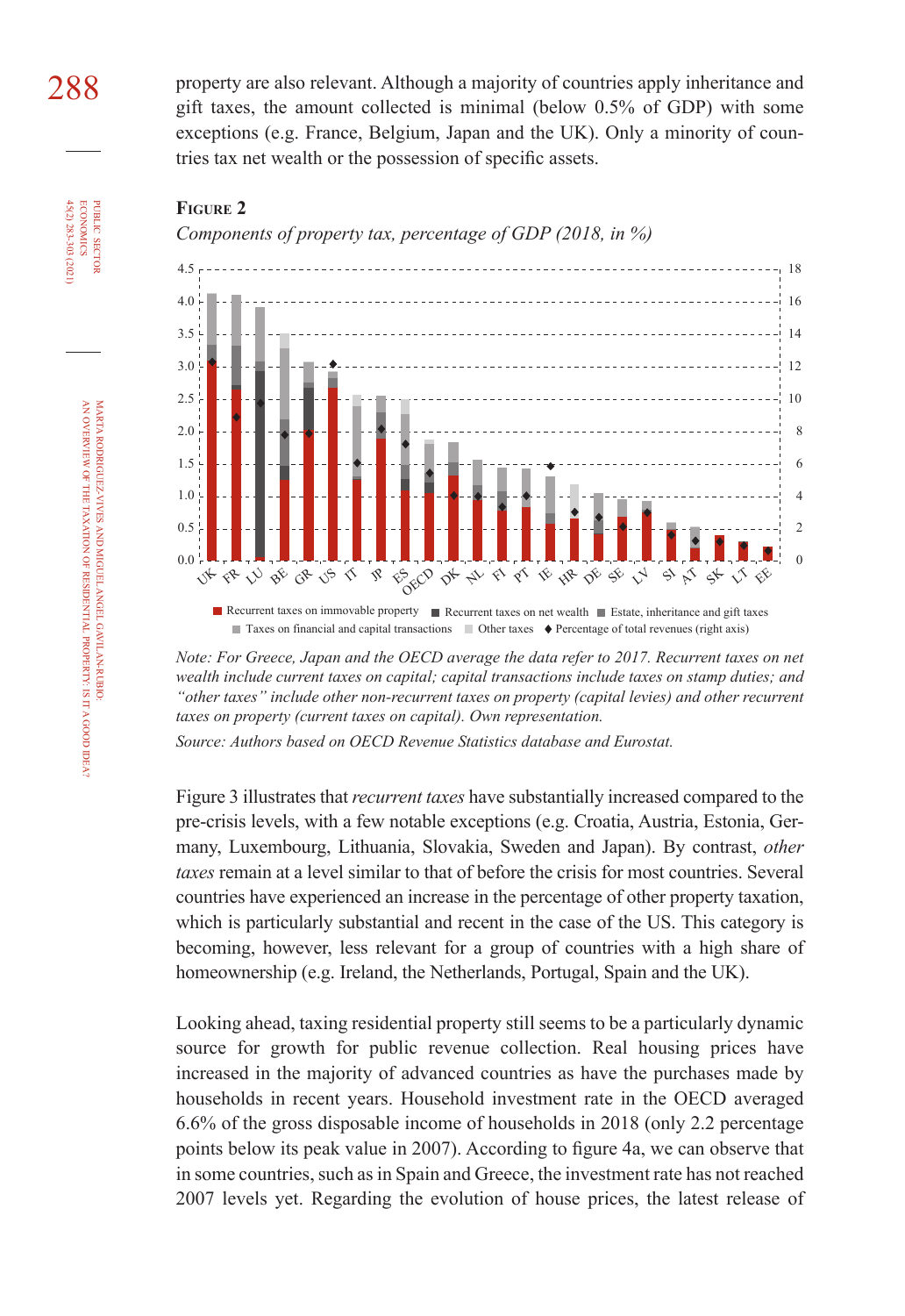Eurostat (April 2020)<sup>7</sup> points to a continuation of the upward trend initiated in  $289$ <br>2014. Moreover, several OECD countries have experienced reductions in house 2014. Moreover, several OECD countries have experienced reductions in house prices with respect to their incomes since 2007, such as in the Baltics, which could be an indication of improved affordability (figure 4b).<sup>8</sup>

#### **Figure 3**

*Property tax revenue, as percentage of total government revenue (2018 vs. 2007, in %)*



*Note: For Greece, Japan and OECD average the data refer to 2017. "Other taxes on property" includes taxes on net wealth, heritage and gift taxes, taxes on financial and capital transactions, other non-recurrent taxes on property and other recurrent taxes on property.*

*Source: Authors based on OECD Revenue Statistics database and Eurostat.*

#### **Figure 4**

*Residential property developments (in %)*





<sup>7</sup> With an average increase of 4.2% in 2019Q4 in comparison to 2018Q4 – according to Eurostat's house price data.

<sup>8</sup> There are some patterns observed when considering the investment rate and prices together. We can observe some countries such as Spain and Greece, where both investment rate and price-to-income ratio have fallen, indicating a lack of demand in the market. By contrast, Germany, Japan and Austria have reached investment rates similar to pre-crisis levels and increases in prices with respect to their disposable incomes.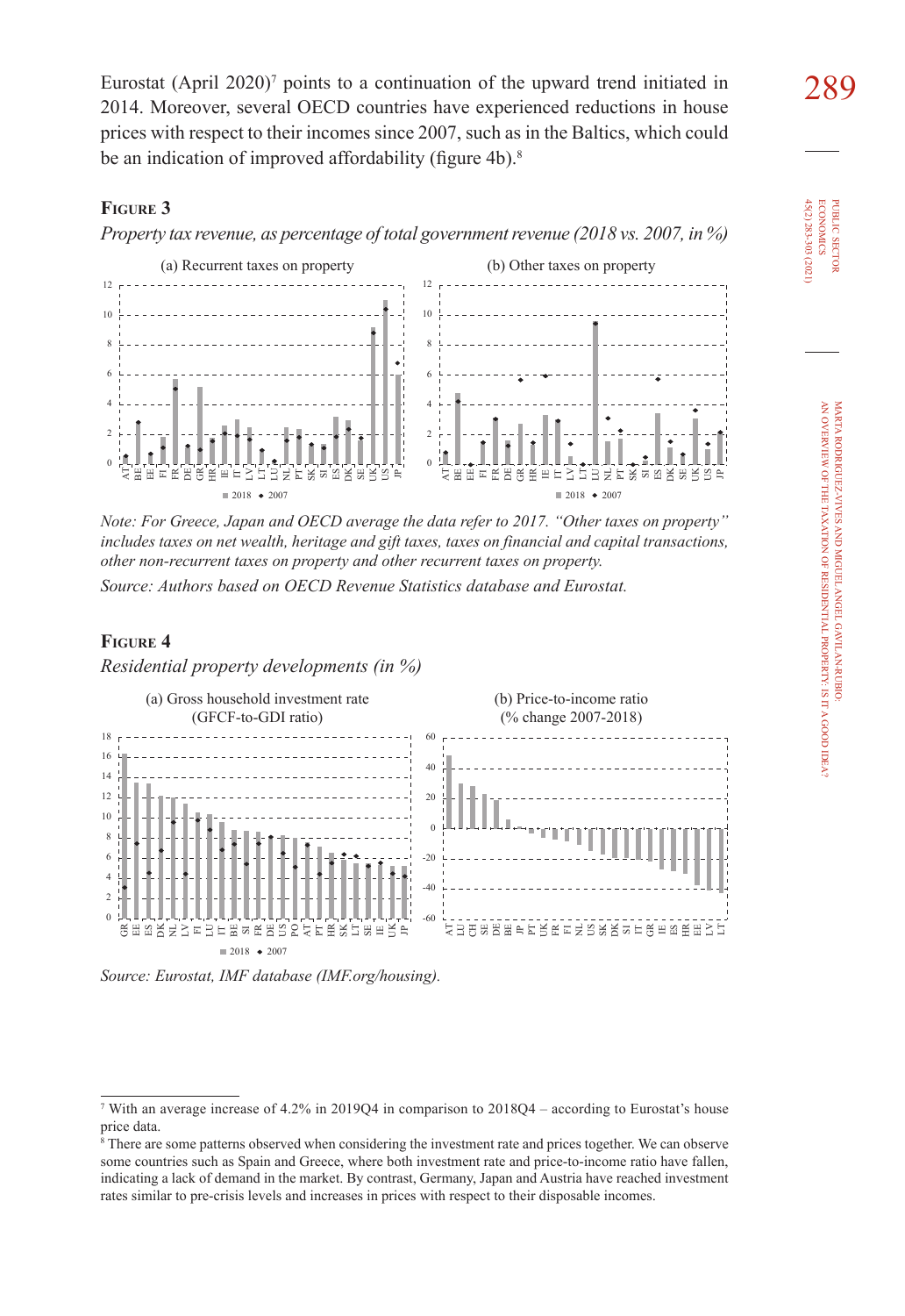## 290 **Figure 5**

*Implicit property tax rate and supply of residential property (in %)*



*\* The last available years for Austria, Italy and Luxemburg are 2016, 2015 and 2013 respectively. Source: Barrios et al. (2019), Eurostat and ECB database.*

In practice, increasing the recourse to property taxation also faces many political economy obstacles. This tax is particularly unpopular and difficult to implement. The property tax reforms introduced in 2019 were limited in number and scope. The focus has been on increasing taxes on high-value immovable property (OECD, 2019b). Figure 5 illustrates this fact. Comparing the implicit tax rate on immovable property in 2017 with pre-crisis rates, we find that there has been an effort to increase the recurrent revenues from residential properties in the Netherlands, Spain, Portugal, Ireland and Italy. However, the increment in government revenue is not proportional to the increment in the tax base, as we can observe in the growth of dwelling stock in those countries over the same period.

Going forward, the planning of timing, scope and sequencing is essential for reforming property taxation (European Commission, 2012). However, this also requires excellent coordination of the institutional framework in place dealing with the national housing policy (e.g. the ministry of finance/tax department, the financial supervision authority, the national central bank) and the sub-national/ local authorities.

#### **4 AN EMPIRICAL ANALYSIS IN ADVANCED COUNTRIES**

In this section, we explore to what extent country differences in implicit tax rates on immovable property between 1995 and 2017 are attributable to fluctuations in the base, via quantity and prices, and some other macroeconomic variables. This exercise also includes the sharp drop in house prices experienced by several countries during 2008-2009 and the more recent recovery in 2014.

#### **4.1 METHODOLOGY**

We implement two basic empirical models to look at the relationship between the implicit property tax rate and potential macroeconomic variables. Although the

45(2) 283-303 (2021) economics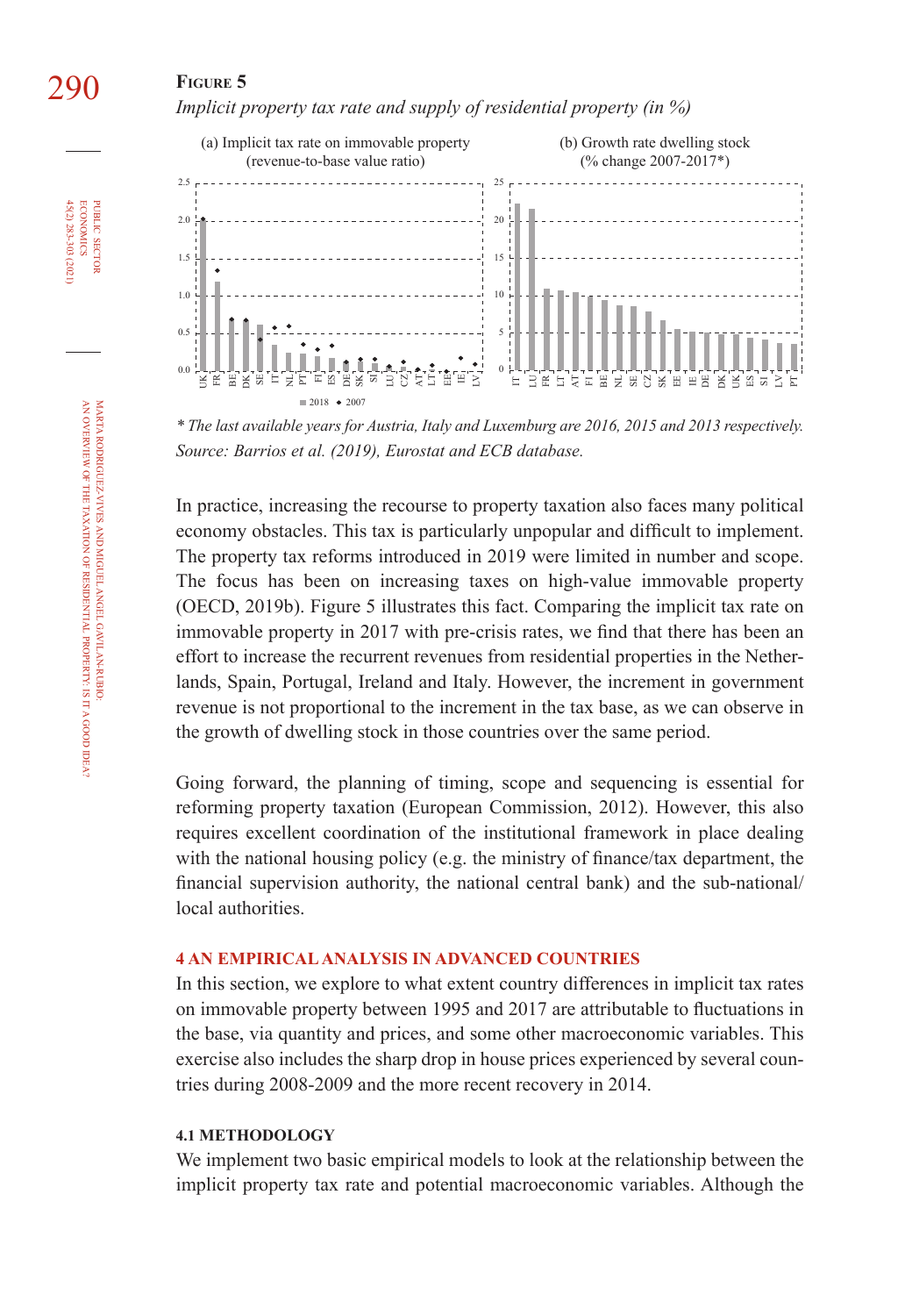complexity of the housing market dynamics is not fully captured by the model, the  $291$ aim of this paper is to focus on the revenue-raising capacity of property taxation from a public finance perspective. We estimate different combinations in two different frameworks: panel data analysis and stochastic frontier analysis. The reduced panel model is given by:

$$
Log(IRTRI)_{i,t} = \beta_0 + \beta_1 g_{i,t}^{SD} + \beta_2 g_{i,t}^{FM2} + \beta_3 X_{i,t} + \varepsilon_{i,t}
$$
 (1)

where  $Log (IRTRI)$  denotes the implicit recurrent tax rate on immovable property,  $g_{ij}^{SD}$ the growth rate of the stock of dwellings,  $g_{i,t}^{\overline{PM2}}$  the growth rate of the average price per square meter, and  $X_i$ , a set of macroeconomic variables with potential impact in the explanatory variable; and  $\varepsilon_i$  is an error term with the usual assumptions.

Regarding stochastic frontier analysis, and following Fenochietto and Pessino (2013), we can understand the implicit recurrent tax rate as the output of a production function, which is produced by different inputs. One of the advantages of this methodology is that it assumes that there are inefficiencies. In our case, these inefficiencies would represent the inability of governments to collect the taxes. The frontier model is based on Kumbhakar and Lovell (2000), and is given by:

$$
Log(IRTRI)_{i,t} = \beta_0 + \beta_1 g_{i,t}^{SD} + \beta_2 g_{i,t}^{\overline{PM2}} + \beta_3 X_{i,t} + \varepsilon_{i,t} + v_i - u_i
$$
 (2)

where the idiosyncratic component,  $v_i$ , is assumed to be independently  $N(0, \sigma_v)$ distributed over the observations, and the inefficiency term,  $u_i$ , is strictly positive and assumed to be independently half normal,  $|N(0, \sigma)|$ , and using the  $\sigma$  parametrization of the normal distribution. The expectation is then given by  $E(u) = \sigma \sqrt{2/\pi}$ and variance  $var(u) = \sigma^2 \left( 1 - \frac{2}{\pi} \right)$ .

#### **4.2 THE DATA**

We use a compacted version of the data presented in previous sections. The dataset is an unbalanced panel and comprehends 20 EU countries over 23 periods, from 1995 to 2017.<sup>9</sup> The dataset is composed of eight variables: the logarithm of the implicit recurrent tax rate on immovable property, the growth rate of the stock of dwellings, the growth rate of the average price per square meter, the logarithm of the household debt-to-GDP ratio, the logarithm of the GINI index, transfer tax rates, interest tax rates, and the long-term interest rates (LTIR).<sup>10</sup> The implicit recurrent tax rate on immovable property is defined as the ratio of revenue from recurrent taxes on immovable property collected from households to the net stock of dwellings in the household sector.

45(2) 283-303 (2021) **ECONOMICS** 45(2) 283-303 (2021) economics PUBLIC SECTOR

<sup>9</sup> The 20 selected countries are Austria, Belgium, Czech Republic, Denmark, Finland, France, Germany, Ireland, Italy, Latvia, Lithuania, Luxembourg, Netherlands, Portugal, Slovakia, Slovenia, Spain, Sweden and the United Kingdom.

<sup>10</sup> We initially considered other variables, such as GDP per head (constant PPS) and inflation. These two variables never were significant. However, they did cause high group heterogeneity, serial correlation and collinearity, affecting the overall estimation and performance of the models. We finally decided not to include them in the models.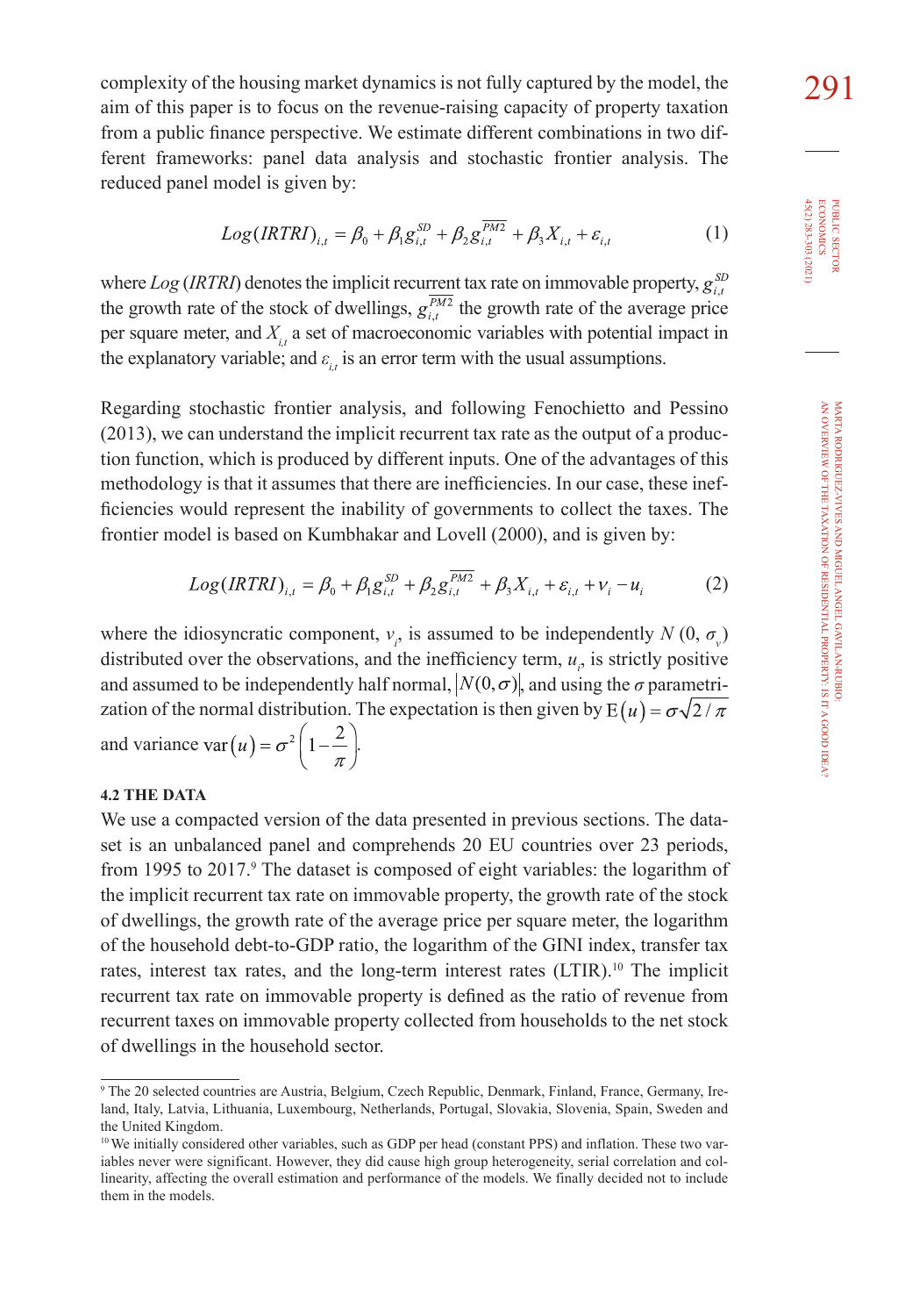292 The variables have been transformed using growth rates and logarithms. These two transformations have the advantages of setting the explanatory variables in the same metric, and of mitigating potential problems with heteroskedasticity and serial correlation, as some variables were non-stationary processes. Table A2 (in the appendix) summarises the main descriptive statistics of each variable used in the regressions, showing the standard deviations in the overall dataset, within and between groups.

#### **4.3 RESULTS**

#### **4.3.1 PANEL DATA ANALYSIS**

Table 1 shows the results of regressing different combinations of variables on the implicit tax rate using panel data analysis based on equation  $(1)$ .<sup>11</sup> Given the metric of the variables, the fitted values might not have a straightforward interpretation. However, we find that the sign of these values is consistent.

Both growth rate of the stock of dwellings and growth rate of the average price per square meter negatively affect the implicit property tax rate. While these results seem to be counterintuitive, this is the result of the implicit property tax rate construction. Both variables affect the tax base, i.e., determining the total value of the net stock of dwellings, and this is the denominator of the implicit property tax rate. Presumably, we can assume that both variables also affect the total revenues (the numerator of the implicit property tax rate). However, the negative sign in the regressions suggests that price and quantity elasticities of the revenues are inelastic. This finding implies that the revenue from recurrent taxes on immovable properties increases proportionally less than the value of the tax base. Also, and according to the estimations, the effect via quantities is more significant than the effect via prices, suggesting that a generalised problem in a Europe with a restrictive housing supply is also making governments lose potential revenues. However, these two variables turn to be less significant when we introduce other explanatory variables.

Regarding the effects of the household debt-to-GDP ratio, the results suggest that it has a positive effect on the implicit property tax rate. This result is contrary to the findings from some authors, $12$  as it is argued that tax relief on mortgage interest payments results in revenue being lost and constitutes housing tax expenditure, which would imply a negative coefficient in the estimations. However, the intuition behind these results is as follows. The main driver of the average household debt are mortgages, and we could expect two non-exclusive effects to explain the reason for some countries having households that are more in debt.

45(2) 283-303 (2021) economics

<sup>&</sup>lt;sup>11</sup> We performed the Hausman Test for each specification, resulting in Random Effects models in all of them. See the P-values of the Hausman Test at the bottom of the table.

<sup>&</sup>lt;sup>12</sup> For example, see Fatica and Prammer (2018) and European Commission (2015) for more details.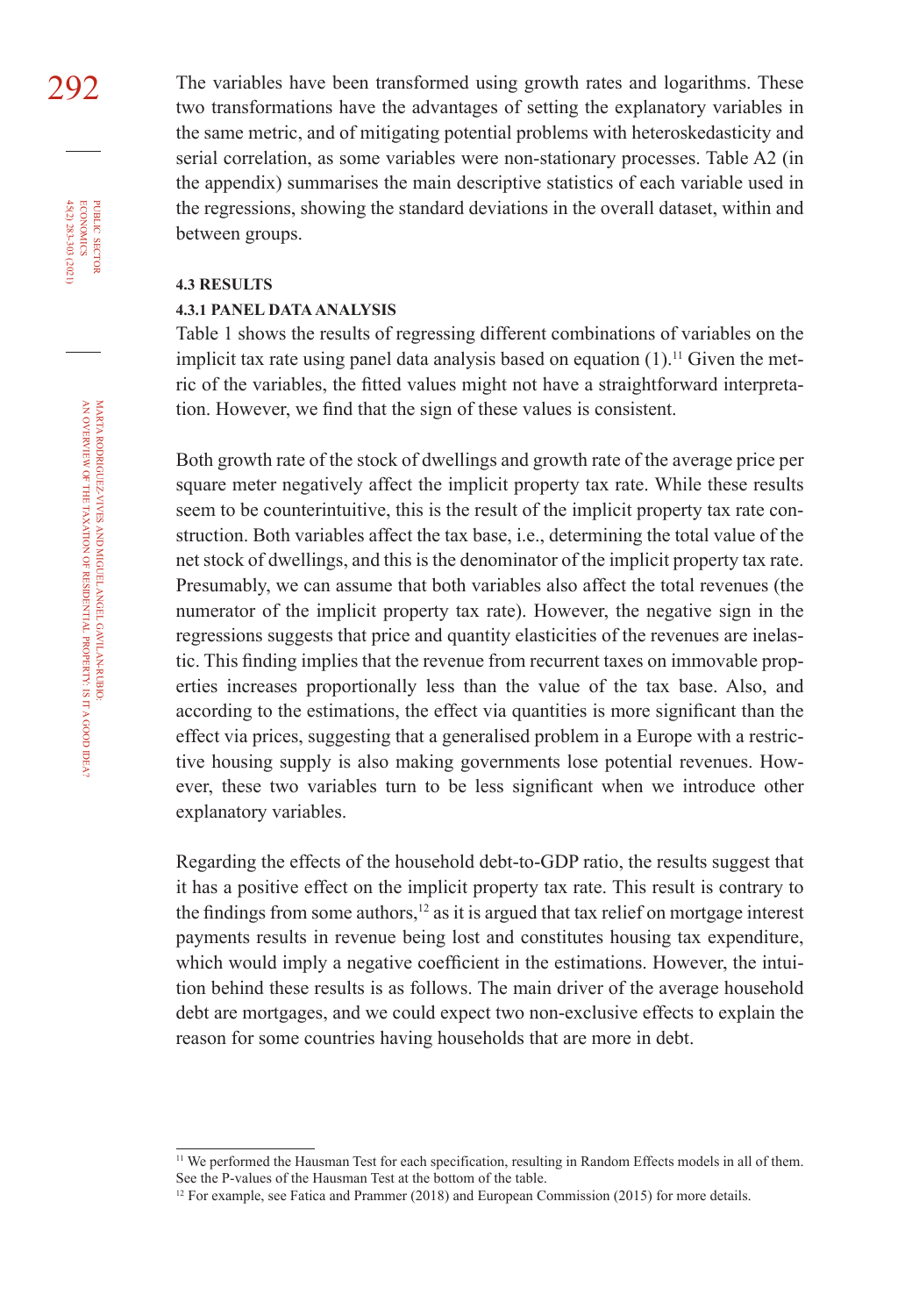|                           | Log implicit recurrent tax rate on immovable property |                 |                 |                 |                 |                 |
|---------------------------|-------------------------------------------------------|-----------------|-----------------|-----------------|-----------------|-----------------|
|                           | Model 1<br>(RE)                                       | Model 2<br>(RE) | Model 3<br>(RE) | Model 4<br>(RE) | Model 5<br>(RE) | Model 6<br>(RE) |
| Constant                  | $-1.478***$                                           | $-4.043***$     | 5.356           | 1.078           | 0.0953          | 2.145           |
|                           | (0.28)                                                | (0.58)          | (3.51)          | (3.23)          | (3.04)          | (3.14)          |
| Growth<br>of stock        | $-0.1250***$                                          | $-0.0959***$    | $-0.1310***$    | $-0.1200***$    | $-0.1320***$    | $-0.0869**$     |
| dwellings                 | (0.04)                                                | (0.03)          | (0.05)          | (0.04)          | (0.04)          | (0.04)          |
| Growth of                 | $-0.0076***$                                          | $-0.0011$       | $-0.0081***$    | $-0.0013$       | $-0.0017$       | $-0.0048$       |
| price of m <sup>2</sup>   | (0.00)                                                | (0.00)          | (0.00)          | (0.00)          | (0.00)          | (0.00)          |
| Log HH                    |                                                       | $0.5590***$     |                 | $0.7150***$     | $0.7480***$     | $0.5560***$     |
| debt ratio                |                                                       | (0.11)          |                 | (0.18)          | (0.18)          | (0.17)          |
|                           |                                                       |                 | $-1.9890*$      | $-1.7090*$      | $-1.4280*$      | $-1.7260**$     |
| Log Gini index            |                                                       |                 | (1.04)          | (0.96)          | (0.86)          | (0.87)          |
| Transfer                  |                                                       |                 |                 |                 | $-0.0886*$      | $-0.0893*$      |
| tax rate                  |                                                       |                 |                 |                 | (0.05)          | (0.05)          |
| <b>Interests</b>          |                                                       |                 |                 |                 | $0.0077***$     | $0.0077***$     |
| income tax rate           |                                                       |                 |                 |                 | (0.00)          | (0.00)          |
| Long term                 |                                                       |                 |                 |                 |                 | $-0.0471***$    |
| interest rate             |                                                       |                 |                 |                 |                 | (0.01)          |
| No of<br>observations     | 338                                                   | 337             | 256             | 255             | 255             | 255             |
| No of countries           | 19                                                    | 19              | 19              | 19              | 19              | 19              |
| R <sub>2</sub> overall    | 0.0258                                                | 0.2610          | 0.0168          | 0.2190          | 0.2140          | 0.1780          |
| R <sub>2</sub> within     | 0.0332                                                | 0.0795          | 0.0736          | 0.1200          | 0.1720          | 0.2040          |
| R <sub>2</sub> between    | 0.0367                                                | 0.2960          | 0.0277          | 0.2370          | 0.2130          | 0.1770          |
| Hausman test <sup>a</sup> | 0.8142                                                | 0.1058          | 0.8204          | 0.5624          | 0.2053          | 0.2578          |

293 **Table 1** *Estimation of implicit recurrent tax rate functions using panel data analysis – random effects (selected EU countries, 1995-2017)*

*a p-values reported.*

On the one hand, housing prices can be proportionally more extensive than in other countries, which would result in larger mortgages and higher bases. Because most of the recurrent property taxes are defined as rates, this would increase the revenues. On the other hand, it can also be a consequence of a larger fraction of the population having mortgages, which results in a larger fraction of owner-occupied dwellings, facilitating identification of the taxpayer, and making it easier to increase revenues.<sup>13</sup> Along these lines, we should also consider the effect of the Gini index, which is harmful in all the specifications. This result means that countries with a low Gini index have a larger implicit property tax rate. Intuition here is in line with the idea of identifying taxpayers. A more homogeneous society should be related to a larger fraction of owner-occupied dwellings, which makes identification of the taxpayer and increasing revenues easier.

45(2) 283-303 (2021) **ECONOMICS** 45(2) 283-303 (2021) economics PUBLIC SECTOR

*Note: Standard errors in parentheses. Standard errors are obtained using robust estimations. \* p<0.10, \*\* p<0.05, and \*\*\* p<0.01.*

<sup>&</sup>lt;sup>13</sup> There is currently an excellent tax offshoring debate in the UK, as unknown ownership has severe consequences in the collection of Council Taxes, which could lead to potential revenue losses.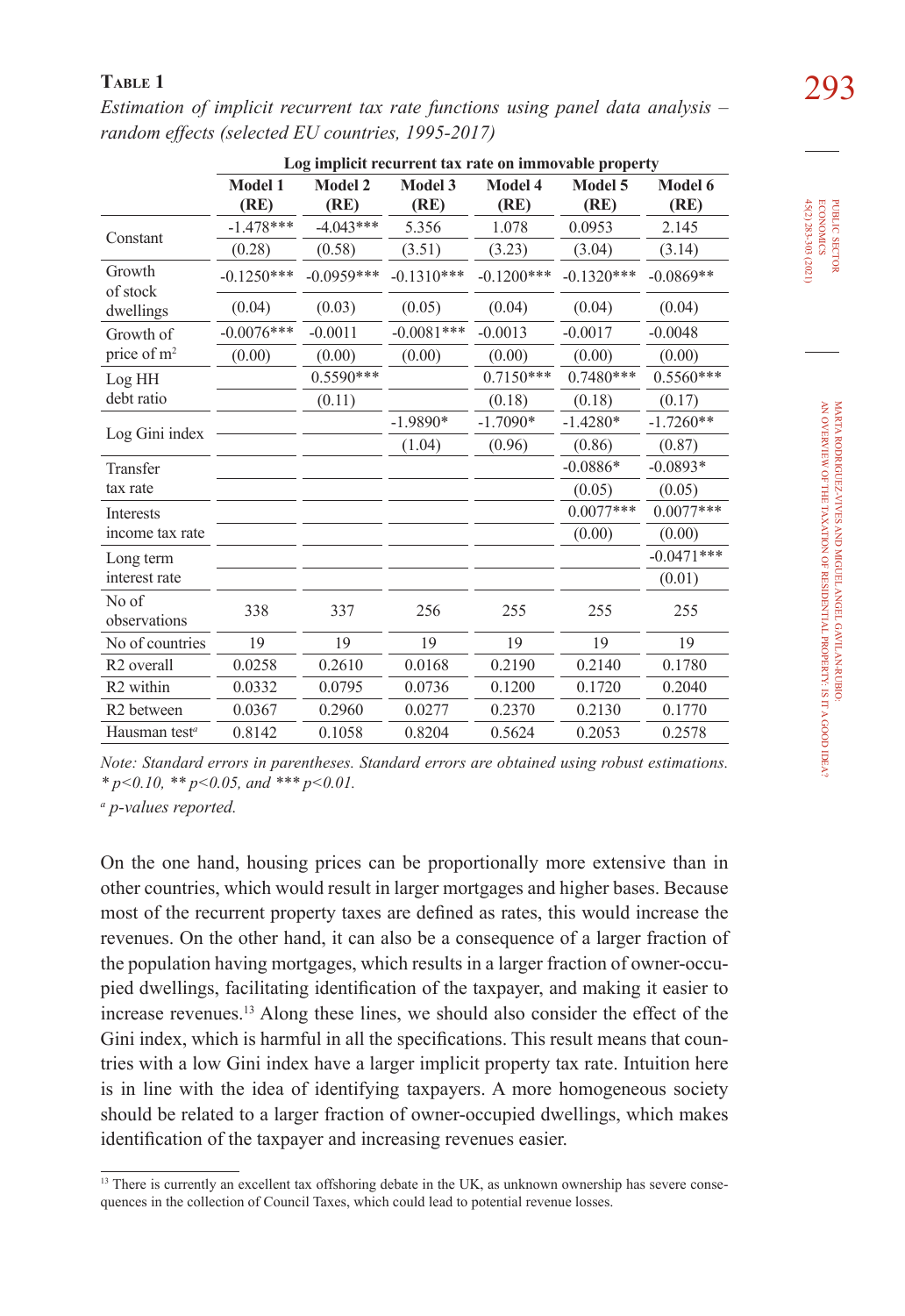294 Thus, the empirical evidence suggests that the effects of a larger base and, more significantly, the easier identification of the taxpayer overweight the loss from tax relief on mortgages.

> Models 5 and 6 include alternative tax rates. While the effect of the transfer tax rate is negative, which implies that there is a shift from the recurrent tax to the transfer tax, the effect of the interest income tax rate is positive. In the case of the transfer tax, it could be argued that an increment in the property tax rate could lead to a delay in the dynamics of the housing market. Therefore, one could expect a reduction in the implicit recurrent tax rate. However, the result for the interest income tax rate is more interesting. Rises in the interest income tax rate increase the implicit recurrent tax rate because the returns from immovable property are included – the numerator of the implicit recurrent tax rate. Thus, increments in the rate increase revenues.

> The last considered variable is long-term interest rates. Its sign is negative, which is the result of its effect on mortgages. Increments in the long-term interest rates make mortgages more expensive, which slows down the market and constrains the collection of revenues. Also, an increment in interest rates might increase the number of applications for tax reliefs (as a consequence of the higher interest payments).

#### **4.3.2 STOCHASTIC FRONTIER ANALYSIS**

Table 2 shows the results of regressing the same combinations of variables on the implicit tax rate but using stochastic frontier analysis based on equation  $(2)$ .<sup>14</sup> This alternative approach has a twofold use. On the one hand, it acts as a robustness check for the panel data analysis. On the other hand, it allows us to analyse the efficiency of the different tax systems (conditional on the selected explanatory variables) by estimating the efficiency scores.

Regarding the first proposition, we find that the signs and the coefficients are very alike in the two methodologies, suggesting that the results are robust to the estimation method. Also, when the values of the coefficients from one specification to the others are compared, there is no significant change. In the case of the growth rate of the stock of dwellings and the growth rate of the average price per square meter, the introduction of a new explanatory variable makes the coefficients smaller, reducing their impact on the explained variable. For these reasons, the interpretation of the results is the same in both cases.

45(2) 283-303 (2021) economics

<sup>14</sup> We estimated Time-invariant (TI) and Time-varying decay (TVD) frontiers and, in all feasible cases (some models did not converge when TVD specifications were used), the coefficient related to the Time-varying decay was insignificant, suggesting the use of Time-invariant models.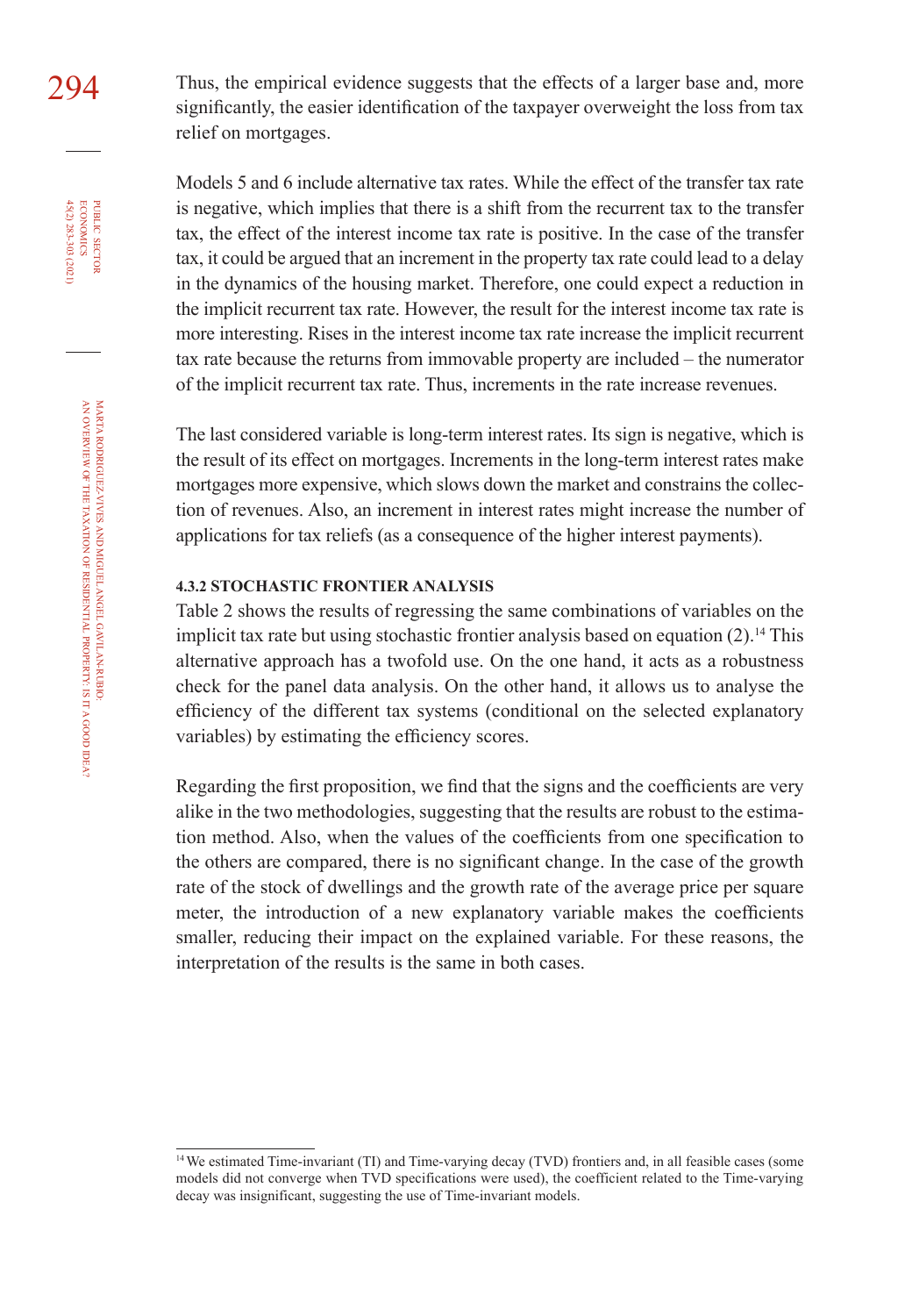295 **Table 2** *Estimation of implicit recurrent tax rate functions using stochastic frontier analysis (selected EU countries, 1995-2017)*

|                         | Log implicit recurrent tax rate on immovable property |             |              |              |              |              |  |
|-------------------------|-------------------------------------------------------|-------------|--------------|--------------|--------------|--------------|--|
|                         | Model 7                                               | Model 8     | Model 9      | Model 10     | Model 11     | Model 12     |  |
|                         | (TI)                                                  | (TI)        | (TI)         | (TI)         | (TI)         | (TI)         |  |
|                         | $1.047***$                                            | $-1.737***$ | 7.9910 ***   | 3.330        | 2.427        | 4.475*       |  |
| Constant                | (0.31)                                                | (0.65)      | (2.41)       | (2.43)       | (2.34)       | (2.41)       |  |
| Growth<br>of stock      | $-0.1250**$                                           | $-0.0955**$ | $-0.1310**$  | $-0.1200**$  | $-0.1310***$ | $-0.0854*$   |  |
| dwellings               | (0.05)                                                | (0.05)      | (0.05)       | (0.05)       | (0.05)       | (0.05)       |  |
| Growth of               | $-0.0076**$                                           | $-0.0012$   | $-0.0080**$  | $-0.0012$    | $-0.0017$    | $-0.0049$    |  |
| price of m <sup>2</sup> | (0.00)                                                | (0.00)      | (0.00)       | (0.00)       | (0.00)       | (0.00)       |  |
| Log HH                  |                                                       | $0.5530***$ |              | $0.7200***$  | $0.7410***$  | $0.5450***$  |  |
| debt ratio              |                                                       | (0.11)      |              | (0.15)       | (0.15)       | (0.17)       |  |
| Log Gini index          |                                                       |             | $-1.9590***$ | $-1.6790***$ | $-1.4390**$  | $-1.7390***$ |  |
|                         |                                                       |             | (0.67)       | (0.63)       | (0.62)       | (0.62)       |  |
| Transfer                |                                                       |             |              |              | $-0.0904***$ | $-0.0904***$ |  |
| tax rate                |                                                       |             |              |              | (0.03)       | (0.03)       |  |
| Interests               |                                                       |             |              |              | $0.0076**$   | $0.0076**$   |  |
| income tax rate         |                                                       |             |              |              | (0.00)       | (0.00)       |  |
| Long term               |                                                       |             |              |              |              | $-0.0476***$ |  |
| interest rate           |                                                       |             |              |              |              | (0.02)       |  |
| Log sigma2              |                                                       |             |              |              |              |              |  |
| Constant                | 0.4420                                                | 0.1680      | 0.3760       | 0.0957       | 0.1400       | 0.1950       |  |
|                         | (0.34)                                                | (0.32)      | (0.33)       | (0.32)       | (0.35)       | (0.36)       |  |
| Log t gamma             |                                                       |             |              |              |              |              |  |
| Constant                | 1.8300***                                             | $1.6020***$ | 2.0310***    | 1.8320***    | 1.9530***    | $2.0610***$  |  |
|                         | (0.40)                                                | (0.39)      | (0.38)       | (0.38)       | (0.41)       | (0.42)       |  |
| mu                      |                                                       |             |              |              |              |              |  |
|                         | 2.4760***                                             | 2.2510***   | 2.7080***    | 2.3600***    | $2.2210***$  | 2.1780***    |  |
| Constant                | (0.44)                                                | (0.42)      | (0.52)       | (0.48)       | (0.41)       | (0.40)       |  |
| No of<br>observations   | 338                                                   | 337         | 256          | 255          | 255          | 255          |  |
| No of countries         | 19                                                    | 19          | 19           | 19           | 19           | 19           |  |
| <b>AIC</b>              | 537.7                                                 | 506.6       | 369.4        | 339          | 328.8        | 322.4        |  |
| <b>BIC</b>              | 560.6                                                 | 533.3       | 394.2        | 367.3        | 364.2        | 361.3        |  |
| Log likelihood          | $-262.8$                                              | $-246.3$    | $-177.7$     | $-161.5$     | $-154.4$     | $-150.2$     |  |

*Note: Standard errors in parentheses. Standard errors are obtained using robust observed information matrix. \* p<0.10, \*\* p<0.05, and \*\*\* p<0.01.*

However, and regarding the efficiency analysis according to table 2, the empirical evidence suggests that the higher the implicit property tax rate, the more efficient the tax system is – or the other way around, as we cannot establish a causal relationship between the two variables. This relationship is apparent when we plot efficiency versus the average implicit property tax rate.

PUBLIC SECTOR<br>ECONOMICS<br>45(2) 283-303 (2021) 45(2) 283-303 (2021) economics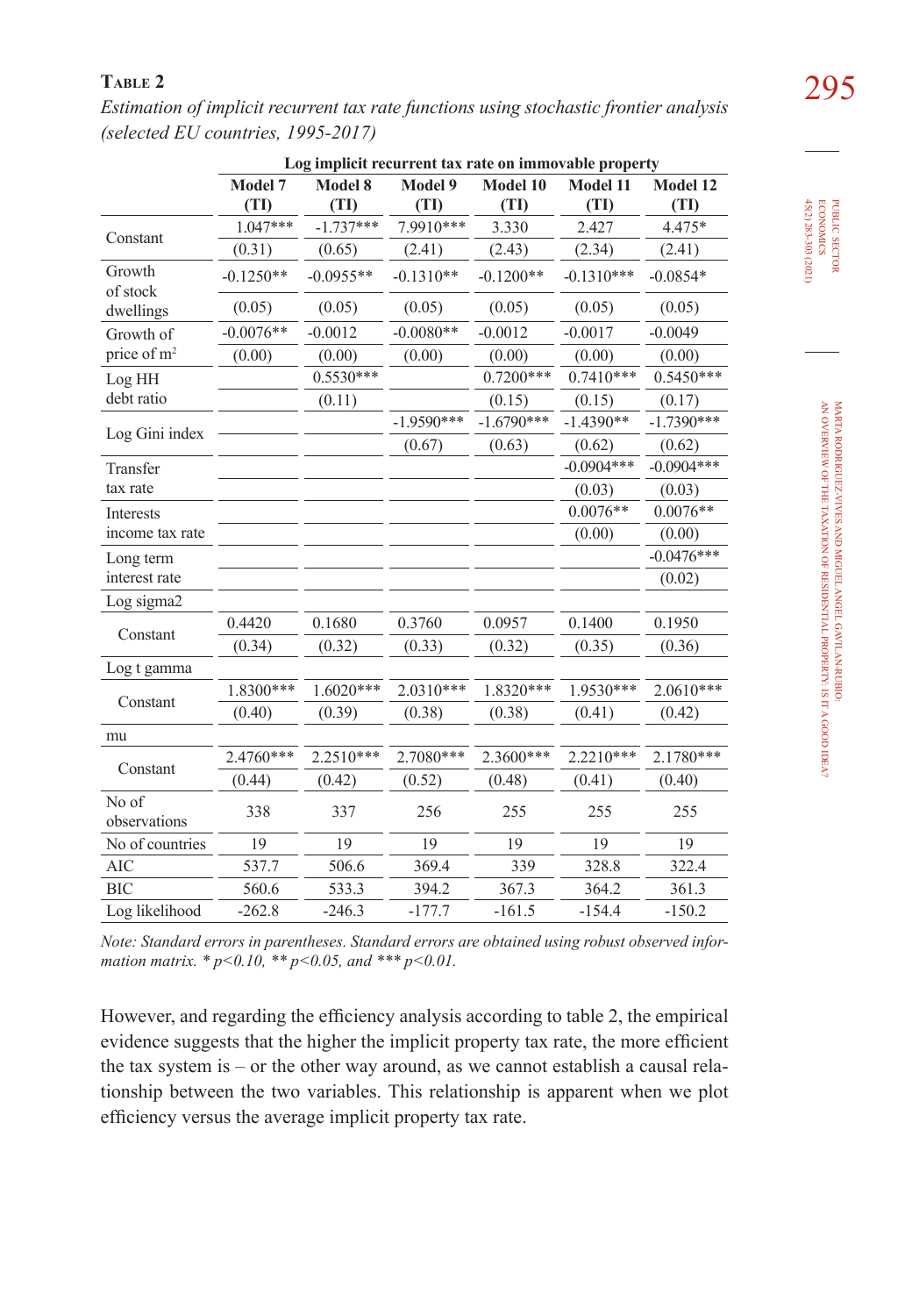### **FIGURE 6** *Estimated efficiency of recurrent tax on immovable property*



*Source: Authors' construction based on Model 12.*

According to figure 6, Austria, Germany, Czech Republic and Luxembourg are the least efficient countries, while France, the UK and Italy are among the most efficient. However, Ireland and Latvia deserve special attention, as they are the only two countries with a low implicit property tax rate, but high efficiency. There are two possible reasons for the results of these two countries. On the one hand, we know that both countries were among those with fewer observations. On the other hand, the estimated functions might be omitting specific characteristics, at a country level, that affect the capacity to increase the tax revenue. In some cases, such as Ireland, the expected revaluation of the local property tax would contribute to tax broadening and tax revenue. These findings support the idea of raising recurrent property tax rates or bases to increase government revenue.

#### **5 CONCLUSIONS**

Despite the rise in house prices since 2014, proceeds from property taxation are still somewhat limited in developed countries compared with other government revenue categories. There is a general trend of low collection of property tax. The explanation of this trend seems to be a combination of absence of taxes (e.g. capital gains, wealth), low tax rates (e.g. reduced VAT), and/or the widespread application of tax exemptions (e.g. heritage and gifts). This may lead to low effective tax rates, i.e. the difference between the tax rate and the degree of tax exemptions. Moreover, several countries seem to have outdated house valuation systems and thresholds, which undermines the taxing potential of property taxation. Hence, it is not possible to conclude whether a jurisdiction is over-taxing or under-taxing when compared with peers in advanced countries. Nevertheless, we have provided some rankings of efficiency based on the recurrent taxation and implicit tax rates.

Overall, property taxation can be a useful tool at the disposal of governments for raising revenue and managing public finances. Raising effective property tax rates and bases can help to finance reductions in other more distortionary taxes or for consolidating public finances. This particularly applies to *recurrent property taxes*

45(2) 283-303 (2021) economics

**ECONOMICS** 45(2) 283-303 (2021) PUBLIC SECTOR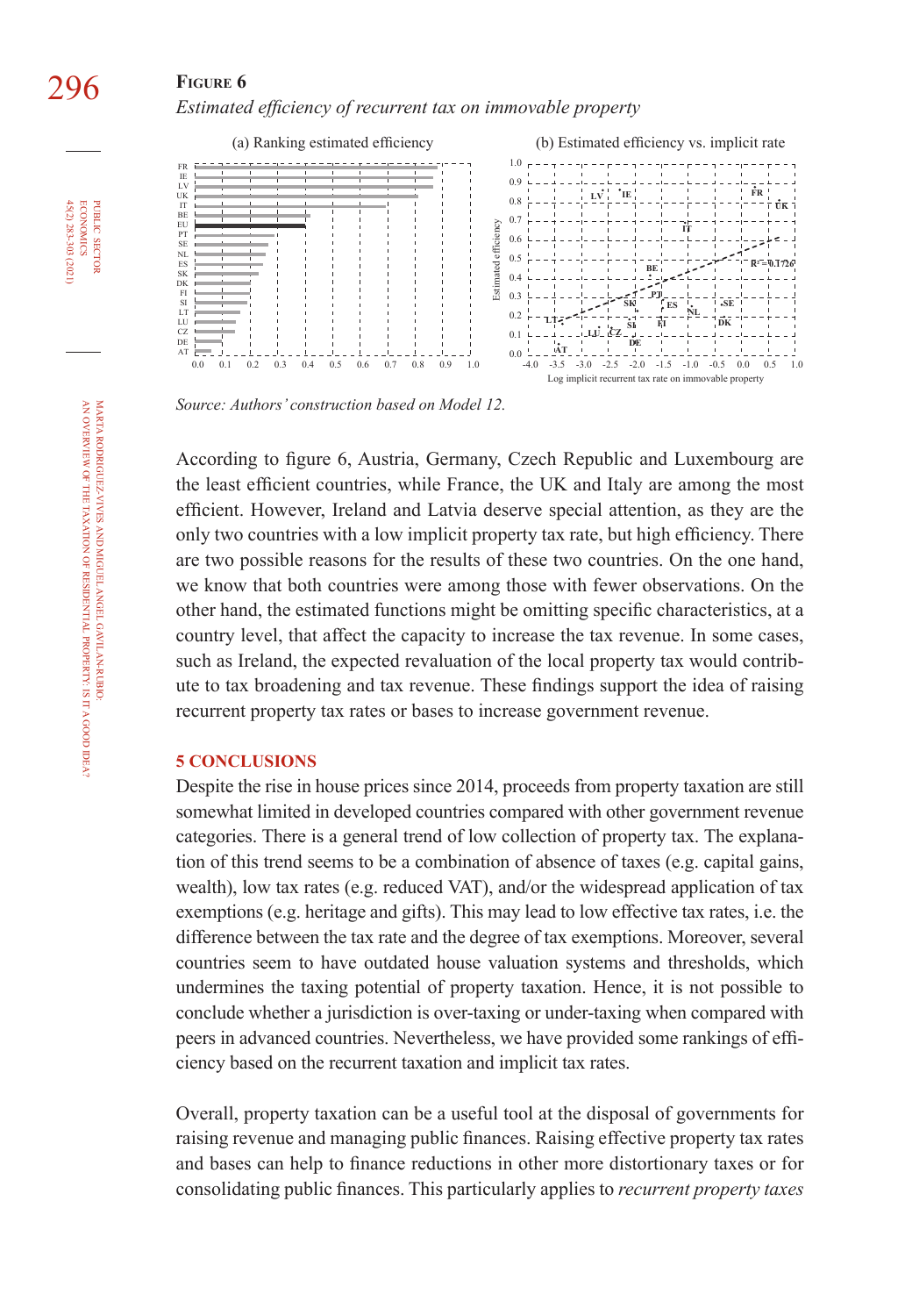297 according to economic growth considerations and to *other property taxes* based on inequality considerations.

This article does not include the consequences of the COVID-19 pandemic crisis, which may impact household income and the government needs for revenue-raising tools to finance the higher expenditure needed to mitigate the crisis. Potential areas of reform on property tax would also need to balance the adverse equity effects in the most vulnerable groups (e.g. social housing) and population trends (e.g. migration and ageing).

### **Disclosure statement**

No potential conflict of interest was reported by the authors.

PUBLIC SECTOR<br>ECONOMICS<br>45(2) 283-303 (2021) 45(2) 283-303 (2021) economics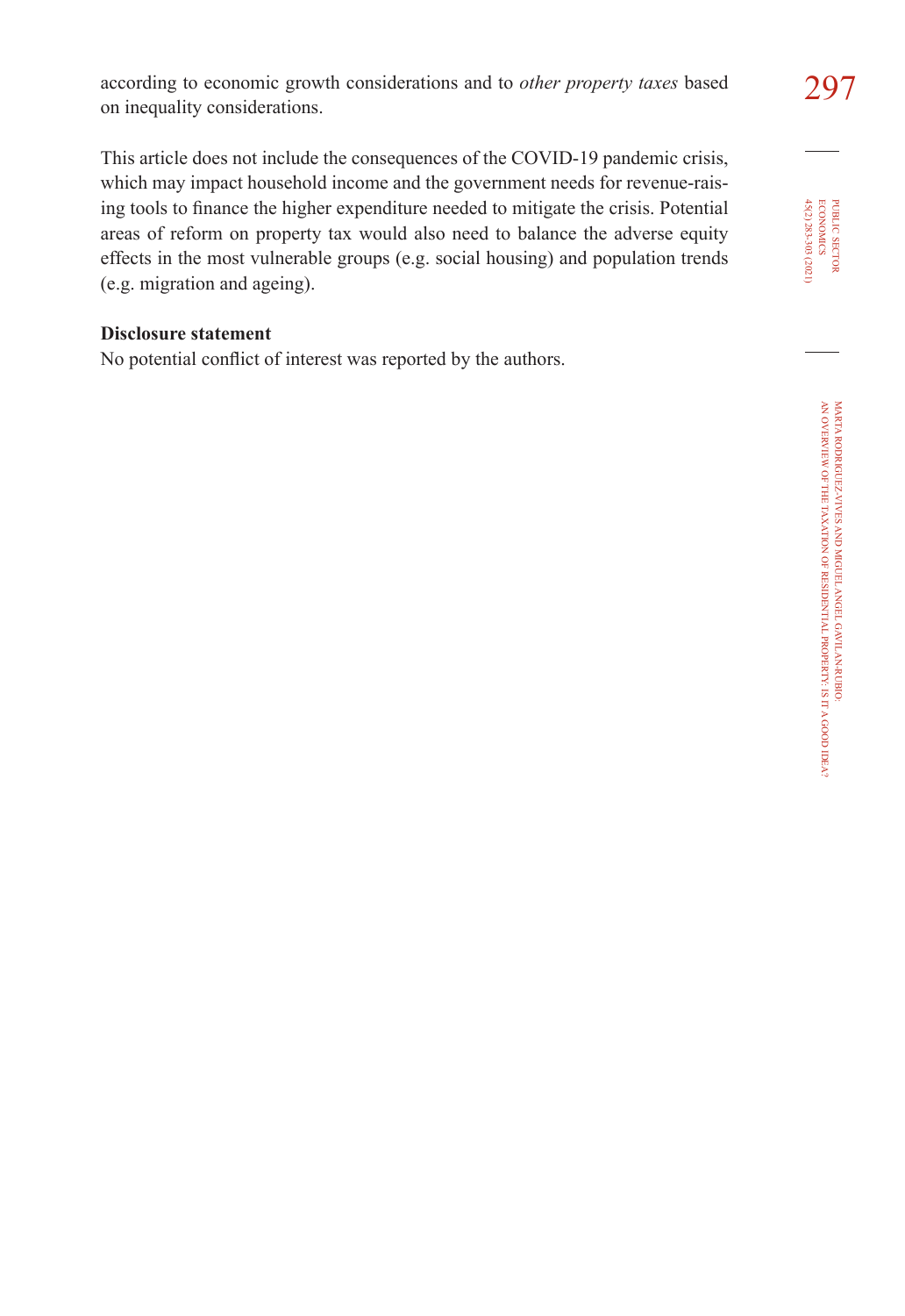# 298 **REFERENCES**

- 1. Acosta-Ormaechea, S. and Yoo, J., 2012. Tax Composition and Growth: A Broad Cross-Country Perspective. *IMF Working Papers*, 12(257). [https://doi.](https://doi.org/10.5089/9781616355678.001) [org/10.5089/9781616355678.001](https://doi.org/10.5089/9781616355678.001)
- 2. Arnold, J., 2008. Do Tax Structures Affect Aggregate Economic Growth? *OECD Economics Department Working Papers*, No. 643. [https://doi.org/10.](https://doi.org/10.1787/236001777843) [1787/236001777843](https://doi.org/10.1787/236001777843)
- 3. Bahl, R. W. and Martínez-Vasquez, J., 2008. The Determinants of Revenue Performance. In: R. Bahl, J. Martinez-Vazquez and J. Youngman (eds.) *Making the Property Tax Work: Experiences in Developing and Transitional Countries*. Cambridge: Lincoln Institute of Land Policy, pp. 35-57.
- 4. Barrios, S. [et al.], 2019. Housing taxation: a new database for Europe. *[JRC](https://ec.europa.eu/jrc/sites/jrcsh/files/jrc118277.pdf)  [Working Papers on Taxation and Structural Reforms](https://ec.europa.eu/jrc/sites/jrcsh/files/jrc118277.pdf)*, No. 08/2019.
- 5. Cavalleri, M. C., Cournède, B. and Ziemann, V., 2019. Housing markets and macroeconomic risks. *OECD Economics Department Working Papers*, No. 1555. <https://doi.org/10.1787/737133d8-en>
- 6. Cournède, B., Goujard, A. and Pina, Á., 2013. How to Achieve Growth- and Equity-friendly Fiscal Consolidation? A Proposed Methodology for Instrument Choice with an Illustrative Application to OECD Countries. *OECD Economics Department Working Papers*, No. 1088. <https://doi.org/10.2139/ssrn.2650018>
- 7. ECB, 2017. The composition of public finances in the euro area. *[Economic](https://www.ecb.europa.eu/pub/economic-bulletin/html/eb201705.en.html#IDofArticle1)  Bulletin*[, \(5\), pp. 44-62.](https://www.ecb.europa.eu/pub/economic-bulletin/html/eb201705.en.html#IDofArticle1)
- 8. ECB, 2020. The Household Finance and Consumption Survey: Results from the 2017 wave. *[ECB Statistics Paper Series](https://www.ecb.europa.eu/pub/pdf/scpsps/ecb.sps36~0245ed80c7.en.pdf)*, (36).
- 9. Elinder, M. and Persson, L., 2017. House price responses to a national property tax reform. *Journal of Economic Behaviour & Organization*, 144 (December), pp. 18-39.<https://doi.org/10.1016/j.jebo.2017.09.017>
- 10. ESRB, 2019. *[Methodologies for the assessment of real estate vulnerabilities](https://www.esrb.europa.eu/pub/pdf/reports/esrb.report190923_methodologies_assessment_vulnerabilities_macroprudential_policies~7826295681.en.pdf?6b81f6b673023f7cdaf011759d9934eb)  [and macroprudential policies: residential real estate](https://www.esrb.europa.eu/pub/pdf/reports/esrb.report190923_methodologies_assessment_vulnerabilities_macroprudential_policies~7826295681.en.pdf?6b81f6b673023f7cdaf011759d9934eb)*. Frankfurt am Main: European Systemic Risk Board.
- 11. European Commission, 2012. Possible reforms of real estate taxation: Criteria for successful policies. *[Occasional Papers](https://ec.europa.eu/economy_finance/publications/occasional_paper/2012/pdf/ocp119_en.pdf)*, No. 119.
- 12. European Commission, 2015. Housing taxation: from micro design to macro impact. Criteria for successful policies. *[Quarterly report on the euro area](https://ec.europa.eu/economy_finance/publications/qr_euro_area/2015/pdf/qrea1_section_3_en.pdf)*, 14 [\(1\), pp. 27-33.](https://ec.europa.eu/economy_finance/publications/qr_euro_area/2015/pdf/qrea1_section_3_en.pdf)
- 13. Fatica, S. and Prammer, D., 2018. Housing and the Tax System: How Large Are the Distortions in the Euro Area? *Fiscal Studies*, 39(2), pp. 299-342. <https://doi.org/10.1111/1475-5890.12159>
- 14. Fenochietto, R. and Pessino, C., 2013. Understanding Countries' Tax Effort. *IMF Working Paper*, No. 13(244).<https://doi.org/10.5089/9781484301272.001>
- 15. Förster, M., Llena-Nozal, A. and Nafilyan, V., 2014. Trends in Top Incomes and their Taxation in OECD Countries. *OECD Social, Employment and Migration Working Papers,* No. 159. <https://doi.org/10.1787/5jz43jhlz87f-en>

45(2) 283-303 (2021) economics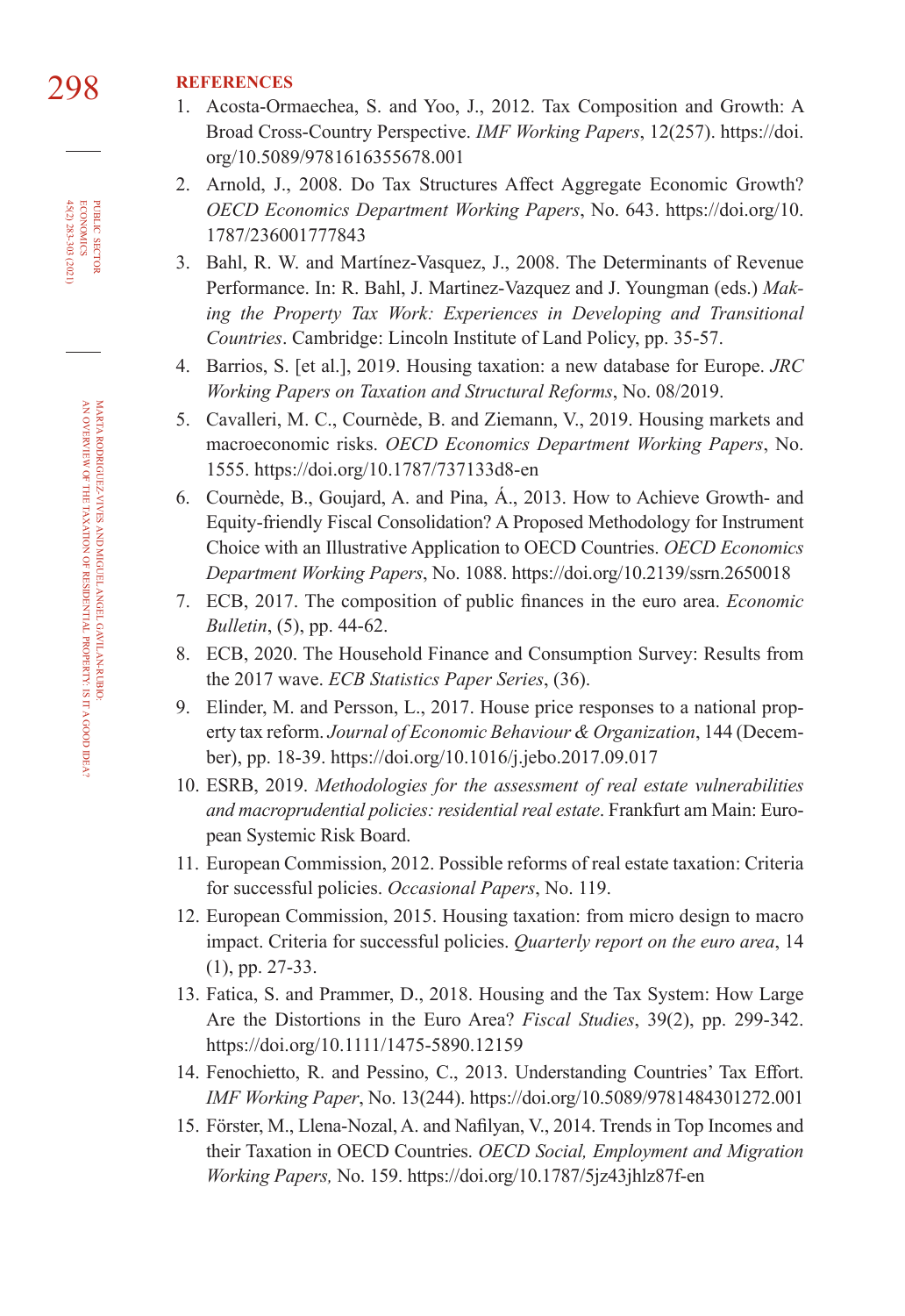- 299 16. Grdinić, M., Drezgić, S. and Blažić. H., 2017. An Empirical Analysis of the Relationship between Tax Structures and Economic Growth in CEE Countries. *[Ekonomicky časopis](https://www.sav.sk/journals/uploads/0615125505%2017%20Grdini%c4%87%20+%20RS.pdf)*, 65(5), pp. 426-447.
- 17. IMF, 2018. *[Fiscal Monitor: Capitalizing on Good Times](https://www.imf.org/en/Publications/FM/Issues/2018/04/06/fiscal-monitor-april-2018)*. Washington: IMF.
- 18. Kumbhakar, S. C. and Lovell, C. A. K., 2004. *Stochastic frontier analysis*. Cambridge: Cambridge University Press.
- 19. Lequiller, F. and Blades, D., 2014. *[Understanding National Accounts: Second](http://www.oecd.org/sdd/UNA-2014.pdf)  [Edition](http://www.oecd.org/sdd/UNA-2014.pdf)*. Paris: OECD.
- 20. Norregaard, J., 2013. Taxing Immovable Property, Revenue Potential and Implementation Challenges. *IMF Working Paper*, 13(129). [https://doi.org/10.](https://doi.org/10.5089/9781484369050.001) [5089/9781484369050.001](https://doi.org/10.5089/9781484369050.001)
- 21. OECD, 1972. *[Global Revenue Statistics Database](https://stats.oecd.org/Index.aspx?DataSetCode=RS_GBL)*. Paris: OECD.
- 22. OECD, 2013a. Choosing fiscal consolidation instruments compatible with growth and equity. *Economic Policy Papers*, (7). [https://doi.org/10.1787/5k43](https://doi.org/10.1787/5k43nxq6dzd4-en) [nxq6dzd4-en](https://doi.org/10.1787/5k43nxq6dzd4-en)
- 23. OECD, 2013b. *[How's Life? Measuring Well-being](http://www.oecd.org/sdd/3013071e.pdf)*. Paris: OECD.
- 24. OECD, 2018. *Taxation of Households Savings*. *OECD Tax Policy Studies*, (25). Paris: OECD.
- 25. OECD, 2019a. *[Affordable Housing Database](http://www.oecd.org/social/affordable-housing-database.htm)*. Paris: OECD.
- 26. OECD, 2019b. *Tax Policy Reforms 2019: OECD and Selected Partner Economies*. Paris: OECD.<https://doi.org/10.1787/ea8c26cf-es>
- 27. Piketty, T. and Saez, E., 2013. A theory of optimal inheritance taxation. *Econometrica*, 81(5), pp. 1851-1886.<https://doi.org/10.3982/ecta10712>
- 28. Rodríguez-Vives, M., 2019. The quality of public finance: where do we stand? *Economics and Business Letters*, 8(2), pp. 97-105. [https://doi.org/10.17811/](https://doi.org/10.17811/ebl.8.2.2019.97-105) [ebl.8.2.2019.97-105](https://doi.org/10.17811/ebl.8.2.2019.97-105)
- 29. Roeger, W. and Veld, J., 2010. Fiscal stimulus and exit strategies in the EU: a model-based analysis. *[European Economy - Economic Papers](https://ec.europa.eu/economy_finance/publications/economic_paper/2010/pdf/ecp426_en.pdf)*, No. 426.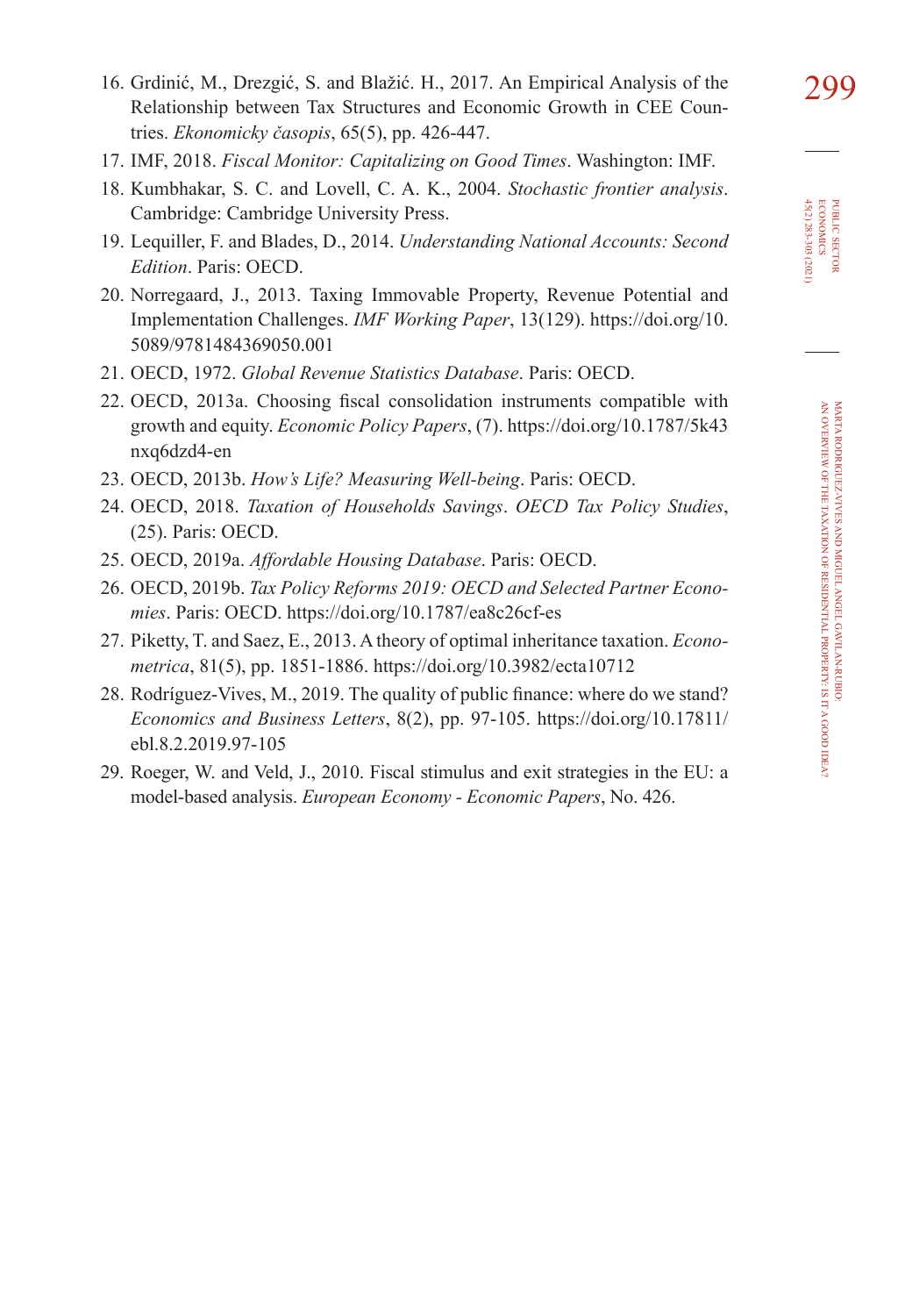## **Table A1**

*Taxing tools in the housing market*

| <b>Policy tool</b>                       | <b>Definition</b>                                                                                                                                                                                                                                                                                                                                                                                                                                                                                                                                                                                                                                                                                                                                                                                                                                                                                                                                                                                                                           | <b>Regulation</b>                                                           |                                                                                |  |  |  |  |
|------------------------------------------|---------------------------------------------------------------------------------------------------------------------------------------------------------------------------------------------------------------------------------------------------------------------------------------------------------------------------------------------------------------------------------------------------------------------------------------------------------------------------------------------------------------------------------------------------------------------------------------------------------------------------------------------------------------------------------------------------------------------------------------------------------------------------------------------------------------------------------------------------------------------------------------------------------------------------------------------------------------------------------------------------------------------------------------------|-----------------------------------------------------------------------------|--------------------------------------------------------------------------------|--|--|--|--|
| <b>Taxation</b>                          | <b>ESA 2010</b>                                                                                                                                                                                                                                                                                                                                                                                                                                                                                                                                                                                                                                                                                                                                                                                                                                                                                                                                                                                                                             |                                                                             |                                                                                |  |  |  |  |
| 1. Buying property                       | Refers to the one-off transaction tax for the sale of real estate either<br>for the first time or subsequent times. It typically takes the form of<br>stamp duty, VAT (first transaction), transaction tax, or capital<br>acquisition tax. Purchase costs usually are not deductible in the tax<br>declaration. This tax is widely applied in advanced countries as it is<br>administratively appealing since transactions can often be<br>reasonably easily observed. These taxes could also contribute to<br>reducing asset price volatility. However, taxing real estate<br>transactions may also lead to undesirable outcomes, such as<br>adversely impacting labour mobility, reducing house affordability,<br>and ownership ratios.                                                                                                                                                                                                                                                                                                   |                                                                             |                                                                                |  |  |  |  |
| Value added tax<br>(VAT)                 | VAT on the value of<br>the property, sold for<br>the first time                                                                                                                                                                                                                                                                                                                                                                                                                                                                                                                                                                                                                                                                                                                                                                                                                                                                                                                                                                             | Generate government<br>revenue                                              | D.211                                                                          |  |  |  |  |
| Stamp taxes/transfer<br>tax              | One-off - Transaction<br>taxes<br>All investors<br>(domestic/foreign);<br>borrowers/equity<br>investors                                                                                                                                                                                                                                                                                                                                                                                                                                                                                                                                                                                                                                                                                                                                                                                                                                                                                                                                     | Reduce housing<br>demand (especially<br>speculative house<br>purchases)     | D.214 B, C<br>Stamp taxes<br>Taxes on financial<br>and capital<br>transactions |  |  |  |  |
| 2. Holding property                      | This involves recurrent taxes on property, usually levied at sub-<br>national/local level. It is particularly appealing as a source of local-<br>government finance since property values reflect the benefits of local<br>public spending. This type of tax is somehow underutilised. It is<br>attractive in the sense that the base is relatively immobile and hard to<br>hide, the tax comes at the top of the hierarchy of long-run growth-<br>friendliness mentioned earlier, and it can be made progressive<br>through a basic allowance or by varying the rate with the value of the<br>property. However, it requires some intense administrative build-up<br>and maintenance of infrastructure. Income from owner-occupied<br>property, whether in the form of imputed rental income or capital<br>gains, is typically untaxed or taxed at low rates. It also includes<br>recurrent taxes on net wealth (assets less liabilities), but they have<br>been declining and only four countries are currently using them. <sup>15</sup> |                                                                             |                                                                                |  |  |  |  |
| Recurrent taxes on<br>immovable property | Taxes paid annually<br>and linked to the<br>value of the property.<br>Households: Current<br>taxes on capital, other<br>(D.59)<br>Other: Taxes on land<br>buildings or other<br>structures $(D.29)$                                                                                                                                                                                                                                                                                                                                                                                                                                                                                                                                                                                                                                                                                                                                                                                                                                         | Generate government<br>revenue<br>Finance regional/<br>local level services | D.59 Current taxes<br>on capital                                               |  |  |  |  |
| Recurrent taxes<br>on net wealth         | Assets minus<br>liabilities                                                                                                                                                                                                                                                                                                                                                                                                                                                                                                                                                                                                                                                                                                                                                                                                                                                                                                                                                                                                                 | Inequality                                                                  | D.59 Current taxes<br>on capital                                               |  |  |  |  |
| Other recurrent taxes<br>on property     | Other recurrent<br>taxes on capital                                                                                                                                                                                                                                                                                                                                                                                                                                                                                                                                                                                                                                                                                                                                                                                                                                                                                                                                                                                                         |                                                                             | D.59 Current taxes<br>on capital                                               |  |  |  |  |

<sup>15</sup> Spain, Iceland, Norway, and Switzerland.

45(2) 283-303 (2021) economics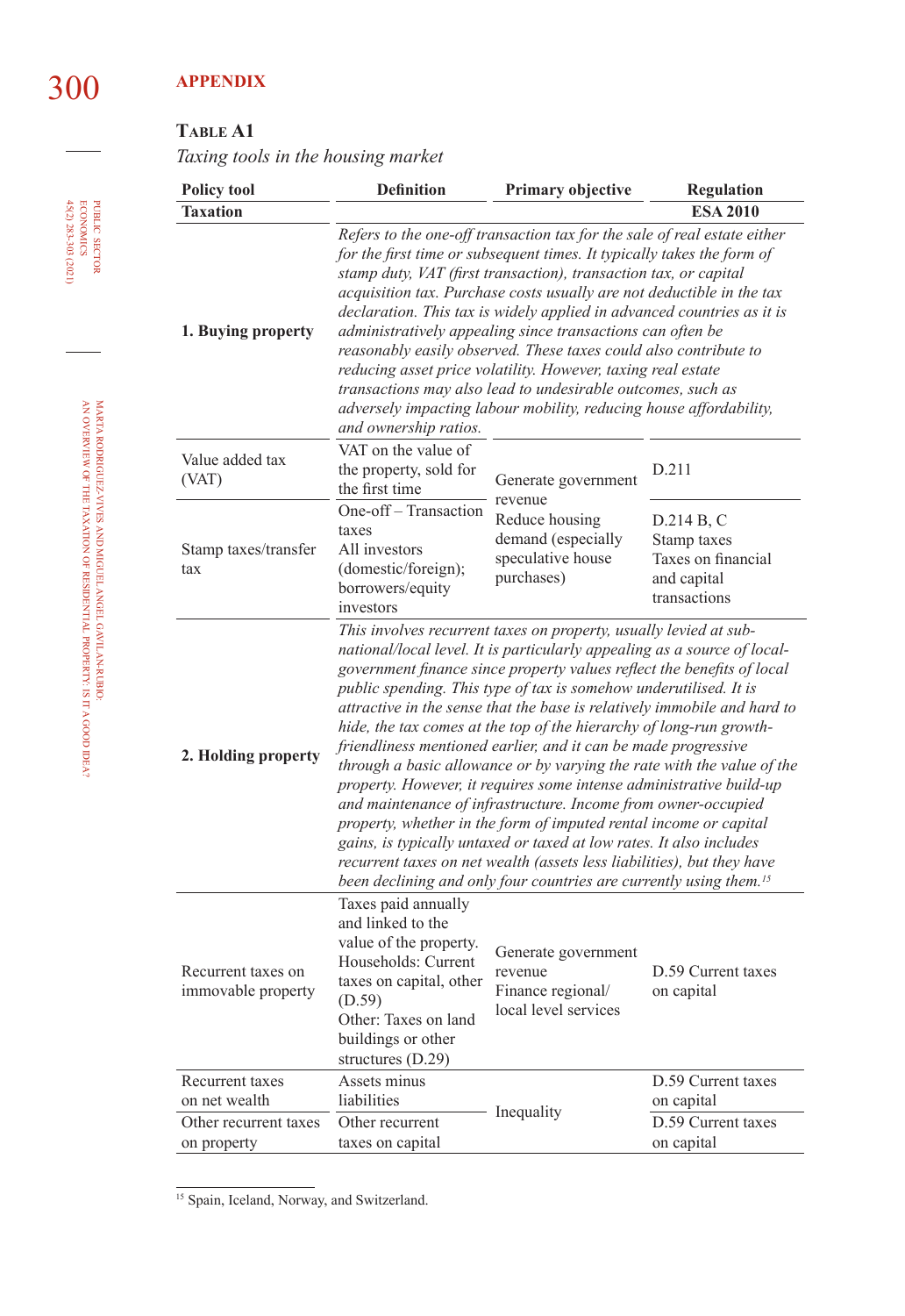| <b>Policy tool</b>                       | <b>Definition</b>                                                                                                                                                                                                                                                                                                                                                                                                                                                                                                                                                                                                                                                                                                                  | Primary objective                                                                                                               | <b>Regulation</b>                  |                                                           |
|------------------------------------------|------------------------------------------------------------------------------------------------------------------------------------------------------------------------------------------------------------------------------------------------------------------------------------------------------------------------------------------------------------------------------------------------------------------------------------------------------------------------------------------------------------------------------------------------------------------------------------------------------------------------------------------------------------------------------------------------------------------------------------|---------------------------------------------------------------------------------------------------------------------------------|------------------------------------|-----------------------------------------------------------|
| <b>Taxation</b>                          |                                                                                                                                                                                                                                                                                                                                                                                                                                                                                                                                                                                                                                                                                                                                    |                                                                                                                                 | <b>ESA 2010</b>                    |                                                           |
| 3. Renting property                      | Residential rental property is typically taxed on a comprehensive<br>basis, in a similar way to interest income. No tax relief is provided<br>upfront, and returns are taxed as they are earned-marked.                                                                                                                                                                                                                                                                                                                                                                                                                                                                                                                            |                                                                                                                                 |                                    |                                                           |
| Rental income                            | Property income and<br>personal income tax<br>(PIT)                                                                                                                                                                                                                                                                                                                                                                                                                                                                                                                                                                                                                                                                                | Generate government<br>revenue                                                                                                  | $D.45$ and $D.5$                   | 45(2) 283-303 (2021)<br><b>ECONOMICS</b><br>PUBLIC SECTOR |
| 4. Selling property                      | When people sell residential property for more than the purchase<br>price, they generally realize a capital gain that is subject to taxation<br>as income. The capital gain is defined as the difference between<br>selling and purchase prices, also known as the basis. Capital gains<br>taxes on the sale of residential properties are treated differently<br>depending on the holding period. Long-term capital gains relate to<br>dwellings held for more than a year, and are usually taxed with lower<br>rates and have a tax-free threshold for owner-occupied housing to<br>protect household net wealth. Short-term capital gains are generated<br>when the sale of the dwelling is made within a year, and are usually |                                                                                                                                 |                                    |                                                           |
| Other non-recurrent<br>taxes on property | Capital gains taxes<br>(occasional or<br>exceptional levies<br>on capital or wealth)                                                                                                                                                                                                                                                                                                                                                                                                                                                                                                                                                                                                                                               | taxed with higher rates to avoid housing bubbles.<br>Inequality<br>Reduce housing<br>demand and supply                          | D.91 Capital levies                |                                                           |
| 5. Bequest                               | This includes taxes on inheritances and gifts. The yield is usually<br>relatively limited: rates are low, and exemptions and special<br>arrangements create multiple avoidance opportunities. The yield in<br>the countries with the highest returns (about 0.7% of GDP in Belgium<br>and France) suggests its potential as a revenue raising tool. The<br>main policy objective of inheritance taxes is to limit the<br>intergenerational transmission of inequality, but they also produce<br>distortions, which are difficult to assess. Theoretical results on<br>optimal bequest taxation differ widely, but Piketty and Saez (2013)<br>find a positive and relatively high rate.                                             | AN OVERVIEW OF THE TAXATION OF RESIDENTIAL PROPERTY: IS IT A GOOD IDEA?<br>MARTA RODRIGUEZ-VIVES AND MIGUEL ANGEL GAVILAN-RUBIO |                                    |                                                           |
| Inheritance and gift<br>taxes            | Death duties or taxes<br>on gifts inter-vivos,<br>to be levied on the<br>capital of the<br>beneficiaries                                                                                                                                                                                                                                                                                                                                                                                                                                                                                                                                                                                                                           | Inequality<br>Generate government<br>revenue                                                                                    | D.91 Taxes on capital<br>transfers |                                                           |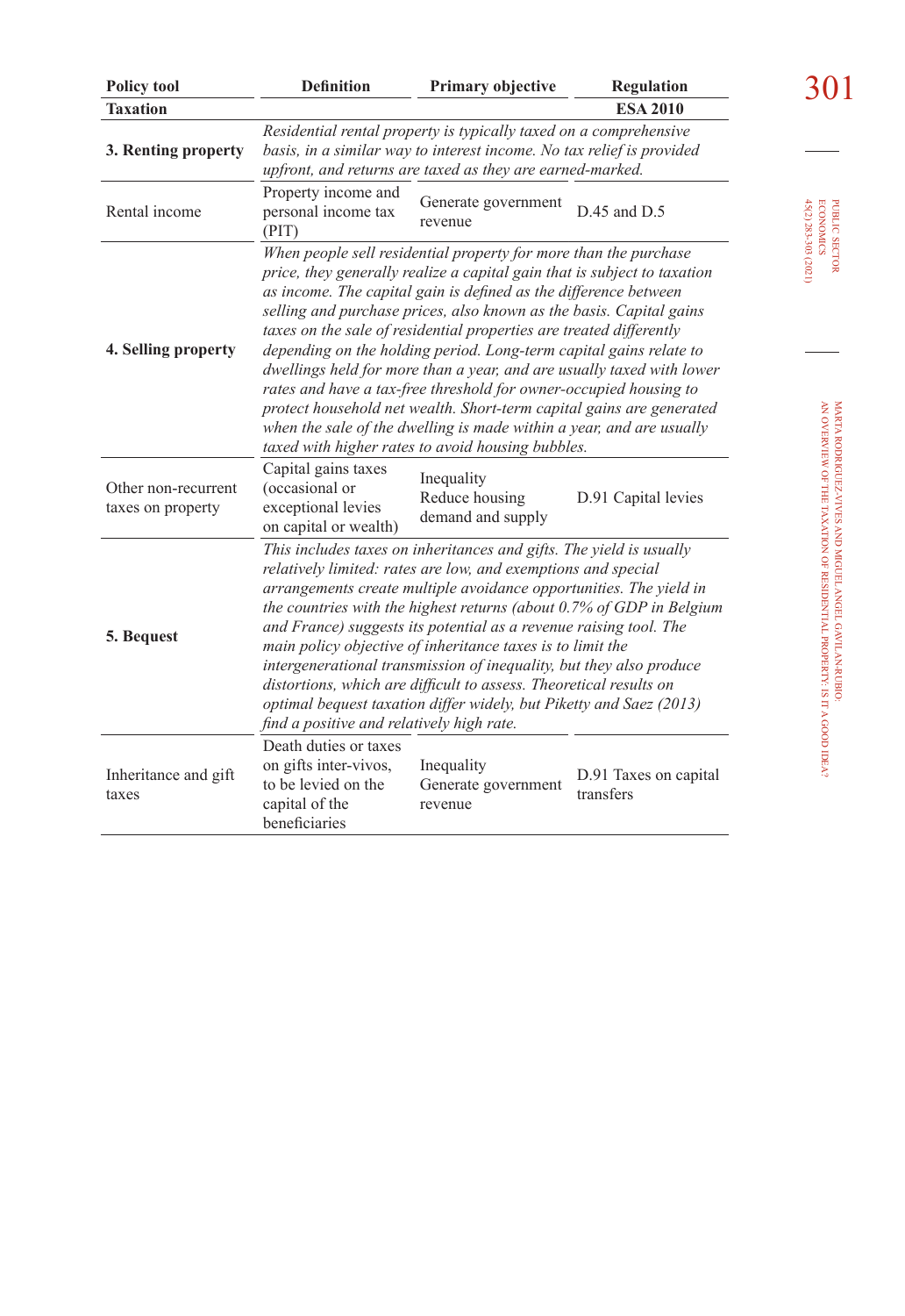# 302 **Table A2**

*Summary of panel data variables (selected EU countries, 1995-2017)*

| Variable                           |         | Mean    | Std. dev. | Min      | Max     | <b>Observations</b> |
|------------------------------------|---------|---------|-----------|----------|---------|---------------------|
| Log implicit                       | overall | $-1.49$ | 1.21      | $-3.97$  | 0.78    | $N = 364$           |
| recurrent tax rate<br>on immovable | between |         | 1.13      | $-3.42$  | 0.71    | $n=19$              |
| property                           | within  |         | 0.47      | $-3.75$  | $-0.11$ | $T=19.2$            |
|                                    | overall | 1.96    | 0.99      | $-1.35$  | 11.89   | $N = 430$           |
| Growth of stock<br>dwellings       | between |         | 0.62      | 0.27     | 2.75    | $n=20$              |
|                                    | within  |         | 0.80      | $-2.33$  | 11.48   | $T = 21.5$          |
|                                    | overall | 5.19    | 9.30      | $-37.39$ | 54.96   | $N = 407$           |
| Growth of<br>price of $m2$         | between |         | 2.14      | 0.92     | 9.16    | $n=20$              |
|                                    | within  |         | 9.07      | $-41.35$ | 51.00   | $T = 20.4$          |
|                                    | overall | 4.42    | 0.82      | 1.06     | 5.83    | $N = 454$           |
| Log HH debt ratio                  | between |         | 0.69      | 2.90     | 5.59    | $n=20$              |
|                                    | within  |         | 0.46      | 2.50     | 5.54    | $T = 22.7$          |
|                                    | overall | 3.42    | 0.12      | 3.14     | 3.66    | $N = 315$           |
| Log Gini index                     | between |         | 0.12      | 3.21     | 3.60    | $n=20$              |
|                                    | within  |         | 0.04      | 3.27     | 3.57    | $T = 15.8$          |
|                                    | overall | 3.68    | 3.00      | 0.00     | 15.00   | $N = 448$           |
| Transfer tax rate                  | between |         | 2.82      | 0.00     | 10.76   | $n=20$              |
|                                    | within  |         | 1.23      | 0.72     | 16.11   | $T = 22.4$          |
| Interests tax rate                 | overall | 24.91   | 15.48     | 0.00     | 62.70   | $N = 460$           |
|                                    | between |         | 12.36     | 2.61     | 54.91   | $n=20$              |
|                                    | within  |         | 9.71      | 7.94     | 68.35   | $T=23$              |
|                                    | overall | 4.16    | 2.16      | 0.09     | 14.00   | $N = 424$           |
| Long term interest                 | between |         | 0.58      | 3.37     | 5.46    | $n=20$              |
| rate                               | within  |         | 2.09      | $-0.28$  | 13.41   | $T = 21.2$          |

*Note:* "*N*" *denotes number of observations,* "*n*" *number of countries and* "*T*" *average period observed per country.*

45(2) 283-303 (2021) economics